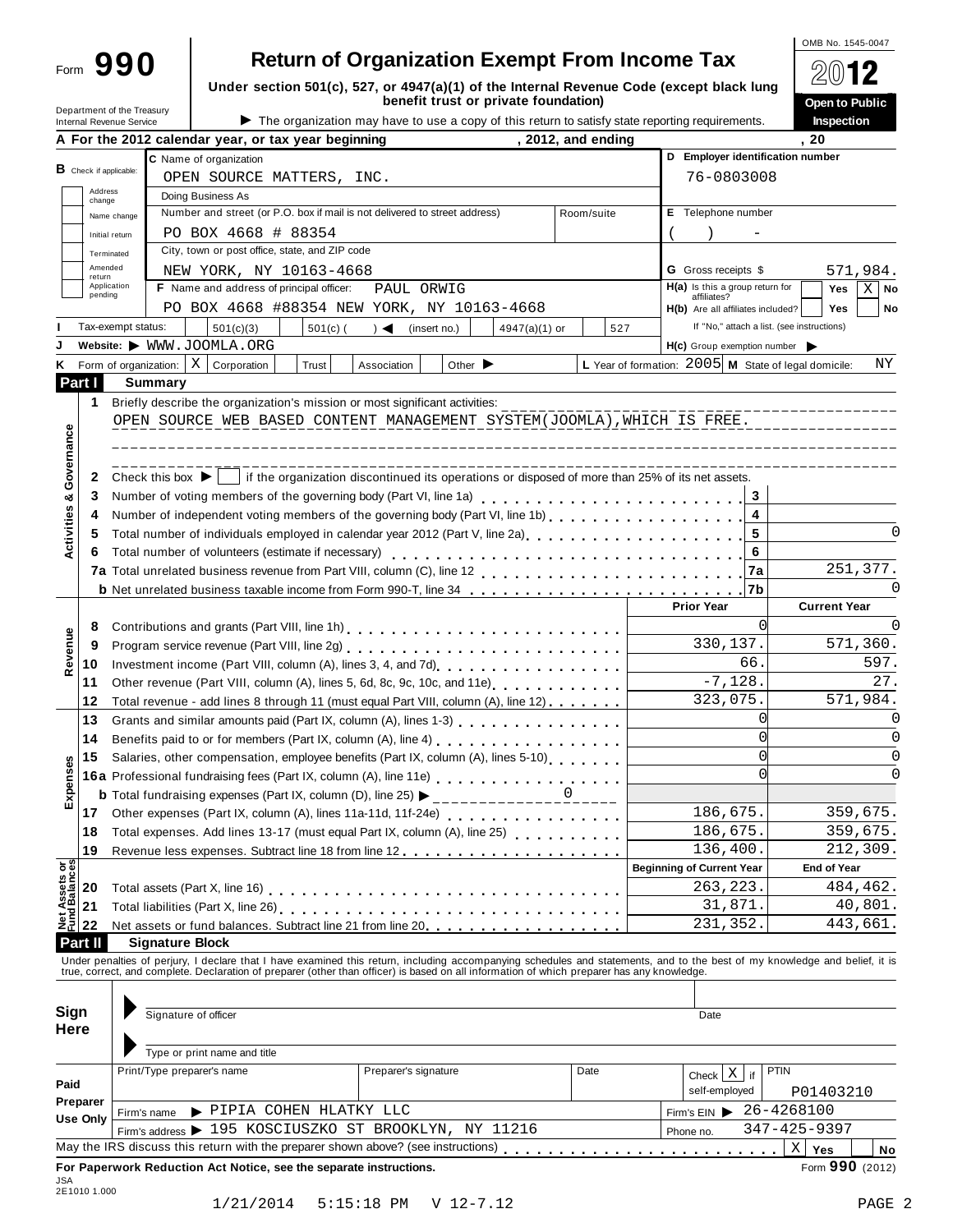| OPEN SOURCE MATTERS, INC. | 76-0803008 |
|---------------------------|------------|
|                           |            |

| Form 990 (2012) |                                                                                                                                                                                                                                                                                                                                                   | Page 2           |
|-----------------|---------------------------------------------------------------------------------------------------------------------------------------------------------------------------------------------------------------------------------------------------------------------------------------------------------------------------------------------------|------------------|
| Part III        | <b>Statement of Program Service Accomplishments</b>                                                                                                                                                                                                                                                                                               |                  |
|                 |                                                                                                                                                                                                                                                                                                                                                   |                  |
| $\mathbf 1$     | Briefly describe the organization's mission:<br>ATTACHMENT 1                                                                                                                                                                                                                                                                                      |                  |
|                 |                                                                                                                                                                                                                                                                                                                                                   |                  |
|                 |                                                                                                                                                                                                                                                                                                                                                   |                  |
|                 |                                                                                                                                                                                                                                                                                                                                                   |                  |
|                 | 2 Did the organization undertake any significant program services during the year which were not listed on the<br>Yes<br>If "Yes," describe these new services on Schedule O.                                                                                                                                                                     | $\mid X \mid$ No |
|                 | 3 Did the organization cease conducting, or make significant changes in how it conducts, any program<br>Yes                                                                                                                                                                                                                                       | $\mid X \mid$ No |
|                 | If "Yes," describe these changes on Schedule O.                                                                                                                                                                                                                                                                                                   |                  |
|                 | 4 Describe the organization's program service accomplishments for each of its three largest program services, as measured by<br>expenses. Section $501(c)(3)$ and $501(c)(4)$ organizations are required to report the amount of grants and allocations to others,<br>the total expenses, and revenue, if any, for each program service reported. |                  |
|                 | $($ Revenue \$<br>4a (Code: $511130$ ) (Expenses \$166,663, including grants of \$                                                                                                                                                                                                                                                                |                  |
|                 | OPEN SOURCE WEB BASED CONTENT MANAGEMENT SYSTEM WHICH IS FREE AND                                                                                                                                                                                                                                                                                 |                  |
|                 | AVAILABLE TO ANYONE.                                                                                                                                                                                                                                                                                                                              |                  |
|                 |                                                                                                                                                                                                                                                                                                                                                   |                  |
|                 |                                                                                                                                                                                                                                                                                                                                                   |                  |
|                 |                                                                                                                                                                                                                                                                                                                                                   |                  |
|                 |                                                                                                                                                                                                                                                                                                                                                   |                  |
|                 |                                                                                                                                                                                                                                                                                                                                                   |                  |
|                 |                                                                                                                                                                                                                                                                                                                                                   |                  |
|                 |                                                                                                                                                                                                                                                                                                                                                   |                  |
|                 |                                                                                                                                                                                                                                                                                                                                                   |                  |
|                 |                                                                                                                                                                                                                                                                                                                                                   |                  |
|                 |                                                                                                                                                                                                                                                                                                                                                   |                  |
|                 | (Expenses \$ including grants of \$ ) (Revenue \$<br>4b (Code:                                                                                                                                                                                                                                                                                    |                  |
|                 |                                                                                                                                                                                                                                                                                                                                                   |                  |
|                 |                                                                                                                                                                                                                                                                                                                                                   |                  |
|                 |                                                                                                                                                                                                                                                                                                                                                   |                  |
|                 |                                                                                                                                                                                                                                                                                                                                                   |                  |
|                 |                                                                                                                                                                                                                                                                                                                                                   |                  |
|                 |                                                                                                                                                                                                                                                                                                                                                   |                  |
|                 |                                                                                                                                                                                                                                                                                                                                                   |                  |
|                 |                                                                                                                                                                                                                                                                                                                                                   |                  |
|                 |                                                                                                                                                                                                                                                                                                                                                   |                  |
|                 |                                                                                                                                                                                                                                                                                                                                                   |                  |
|                 |                                                                                                                                                                                                                                                                                                                                                   |                  |
|                 |                                                                                                                                                                                                                                                                                                                                                   |                  |
|                 |                                                                                                                                                                                                                                                                                                                                                   |                  |
|                 | including grants of \$ (Revenue \$)<br>4c (Code:<br>) (Expenses \$                                                                                                                                                                                                                                                                                |                  |
|                 |                                                                                                                                                                                                                                                                                                                                                   |                  |
|                 |                                                                                                                                                                                                                                                                                                                                                   |                  |
|                 |                                                                                                                                                                                                                                                                                                                                                   |                  |
|                 |                                                                                                                                                                                                                                                                                                                                                   |                  |
|                 |                                                                                                                                                                                                                                                                                                                                                   |                  |
|                 |                                                                                                                                                                                                                                                                                                                                                   |                  |
|                 |                                                                                                                                                                                                                                                                                                                                                   |                  |
|                 |                                                                                                                                                                                                                                                                                                                                                   |                  |
|                 |                                                                                                                                                                                                                                                                                                                                                   |                  |
|                 |                                                                                                                                                                                                                                                                                                                                                   |                  |
|                 |                                                                                                                                                                                                                                                                                                                                                   |                  |
|                 |                                                                                                                                                                                                                                                                                                                                                   |                  |
|                 | 4d Other program services (Describe in Schedule O.)                                                                                                                                                                                                                                                                                               |                  |
|                 | (Expenses \$<br>including grants of \$<br>) (Revenue \$                                                                                                                                                                                                                                                                                           |                  |
|                 | 4e Total program service expenses > 166,663.                                                                                                                                                                                                                                                                                                      |                  |
| <b>JSA</b>      |                                                                                                                                                                                                                                                                                                                                                   |                  |
| 2E1020 2.000    | Form 990 (2012)                                                                                                                                                                                                                                                                                                                                   |                  |
|                 | 1/21/2014<br>5:15:18 PM V 12-7.12                                                                                                                                                                                                                                                                                                                 | PAGE 3           |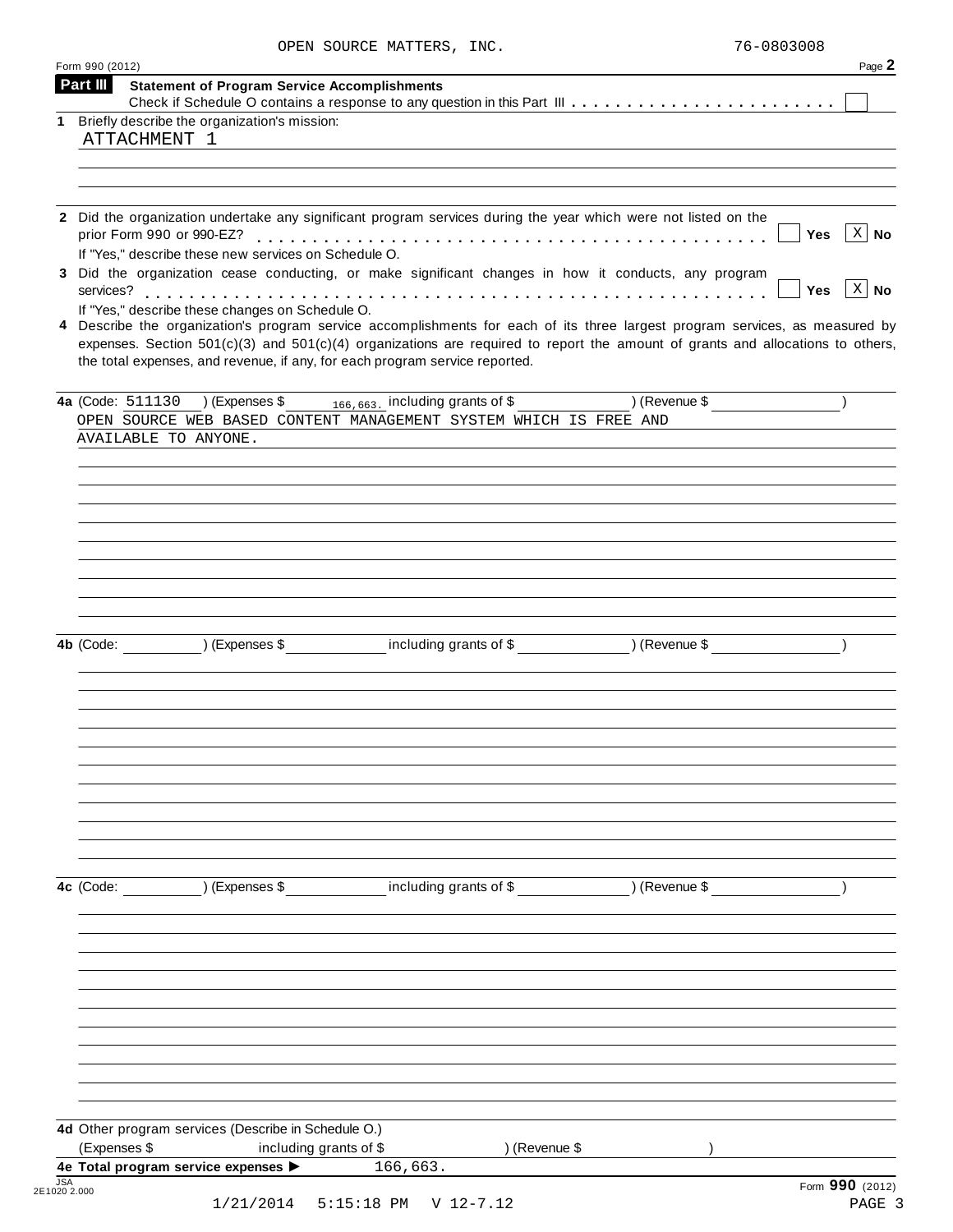Form 990 (2012) Page **3**

| <b>Part IV</b> | <b>Checklist of Required Schedules</b>                                                                                              |                 |     |    |
|----------------|-------------------------------------------------------------------------------------------------------------------------------------|-----------------|-----|----|
|                |                                                                                                                                     |                 | Yes | No |
| 1              | Is the organization described in section $501(c)(3)$ or $4947(a)(1)$ (other than a private foundation)? If "Yes,"                   |                 |     |    |
|                |                                                                                                                                     | 1               |     | Χ  |
| 2              | Is the organization required to complete Schedule B, Schedule of Contributors (see instructions)?                                   | $\mathbf{2}$    |     | X  |
| 3              | Did the organization engage in direct or indirect political campaign activities on behalf of or in opposition to                    |                 |     |    |
|                |                                                                                                                                     | 3               |     | X  |
| 4              | Section 501(c)(3) organizations. Did the organization engage in lobbying activities, or have a section 501(h)                       |                 |     |    |
|                |                                                                                                                                     | 4               |     |    |
| 5              | Is the organization a section $501(c)(4)$ , $501(c)(5)$ , or $501(c)(6)$ organization that receives membership dues,                |                 |     |    |
|                | assessments, or similar amounts as defined in Revenue Procedure 98-19? If "Yes," complete Schedule C,                               |                 |     |    |
|                |                                                                                                                                     | 5               |     |    |
| 6              | Did the organization maintain any donor advised funds or any similar funds or accounts for which donors                             |                 |     |    |
|                | have the right to provide advice on the distribution or investment of amounts in such funds or accounts? If                         |                 |     |    |
|                |                                                                                                                                     | 6               |     | Χ  |
| 7              | Did the organization receive or hold a conservation easement, including easements to preserve open space,                           |                 |     |    |
|                | the environment, historic land areas, or historic structures? If "Yes," complete Schedule D, Part II.                               | 7               |     | Χ  |
| 8              | Did the organization maintain collections of works of art, historical treasures, or other similar assets? If "Yes,"                 |                 |     |    |
|                |                                                                                                                                     | 8               |     | X  |
| 9              | Did the organization report an amount in Part X, line 21, for escrow or custodial account liability; serve as a                     |                 |     |    |
|                | custodian for amounts not listed in Part X; or provide credit counseling, debt management, credit repair, or                        |                 |     |    |
|                |                                                                                                                                     | 9               |     | Χ  |
| 10             | Did the organization, directly or through a related organization, hold assets in temporarily restricted                             |                 |     |    |
|                | endowments, permanent endowments, or quasi-endowments? If "Yes," complete Schedule D, Part V                                        | 10              |     | Χ  |
| 11             | If the organization's answer to any of the following questions is "Yes," then complete Schedule D, Parts VI,                        |                 |     |    |
|                | VII, VIII, IX, or X as applicable.                                                                                                  |                 |     |    |
|                | a Did the organization report an amount for land, buildings, and equipment in Part X, line 10? If "Yes,"                            |                 |     |    |
|                |                                                                                                                                     | 11a             | Χ   |    |
|                | <b>b</b> Did the organization report an amount for investments-other securities in Part X, line 12 that is 5% or more               |                 |     |    |
|                | of its total assets reported in Part X, line 16? If "Yes," complete Schedule D, Part VII                                            | 11 <sub>b</sub> |     | X  |
|                | c Did the organization report an amount for investments-program related in Part X, line 13 that is 5% or more                       |                 |     |    |
|                | of its total assets reported in Part X, line 16? If "Yes," complete Schedule D, Part VIII.                                          | 11c             |     | X  |
|                | d Did the organization report an amount for other assets in Part X, line 15 that is 5% or more of its total assets                  |                 |     |    |
|                | reported in Part X, line 16? If "Yes," complete Schedule D, Part IX                                                                 | 11d             |     | Χ  |
|                | e Did the organization report an amount for other liabilities in Part X, line 25? If "Yes," complete Schedule D, Part X             | 11e             |     | X  |
|                | f Did the organization's separate or consolidated financial statements for the tax year include a footnote that addresses           |                 |     |    |
|                | the organization's liability for uncertain tax positions under FIN 48 (ASC 740)? If "Yes," complete Schedule D, Part X              | 11f             |     | Χ  |
|                | 12a Did the organization obtain separate, independent audited financial statements for the tax year? If "Yes,"                      |                 |     |    |
|                |                                                                                                                                     | 12a             |     | Χ  |
|                | <b>b</b> Was the organization included in consolidated, independent audited financial statements for the tax year? If "Yes," and if |                 |     |    |
|                | the organization answered "No" to line 12a, then completing Schedule D, Parts XI and XII is optional                                | 12 <sub>b</sub> |     | Χ  |
| 13             | Is the organization a school described in section $170(b)(1)(A)(ii)?$ If "Yes," complete Schedule E                                 | 13              |     | Χ  |
|                | 14 a Did the organization maintain an office, employees, or agents outside of the United States?                                    | 14a             |     | Χ  |
|                | <b>b</b> Did the organization have aggregate revenues or expenses of more than \$10,000 from grantmaking,                           |                 |     |    |
|                | fundraising, business, investment, and program service activities outside the United States, or aggregate                           |                 |     |    |
|                | foreign investments valued at \$100,000 or more? If "Yes," complete Schedule F, Parts I and IV                                      | 14b             |     | Χ  |
| 15             | Did the organization report on Part IX, column (A), line 3, more than \$5,000 of grants or assistance to any                        |                 |     |    |
|                | organization or entity located outside the United States? If "Yes," complete Schedule F, Parts II and IV                            | 15              |     | Χ  |
| 16             | Did the organization report on Part IX, column (A), line 3, more than \$5,000 of aggregate grants or assistance                     |                 |     |    |
|                | to individuals located outside the United States? If "Yes," complete Schedule F, Parts III and IV                                   | 16              |     | X  |
| 17             | Did the organization report a total of more than \$15,000 of expenses for professional fundraising services                         |                 |     |    |
|                | on Part IX, column (A), lines 6 and 11e? If "Yes," complete Schedule G, Part I (see instructions)                                   | 17              |     |    |
| 18             | Did the organization report more than \$15,000 total of fundraising event gross income and contributions on                         |                 |     |    |
|                |                                                                                                                                     | 18              |     | Χ  |
| 19             | Did the organization report more than \$15,000 of gross income from gaming activities on Part VIII, line 9a?                        |                 |     |    |
|                |                                                                                                                                     | 19              |     | Χ  |
|                | 20 a Did the organization operate one or more hospital facilities? If "Yes," complete Schedule H                                    | 20a             |     | Χ  |
|                | <b>b</b> If "Yes" to line 20a, did the organization attach a copy of its audited financial statements to this return? $\ldots$      | 20 <sub>b</sub> |     |    |

Form **990** (2012) JSA

2E1021 1.000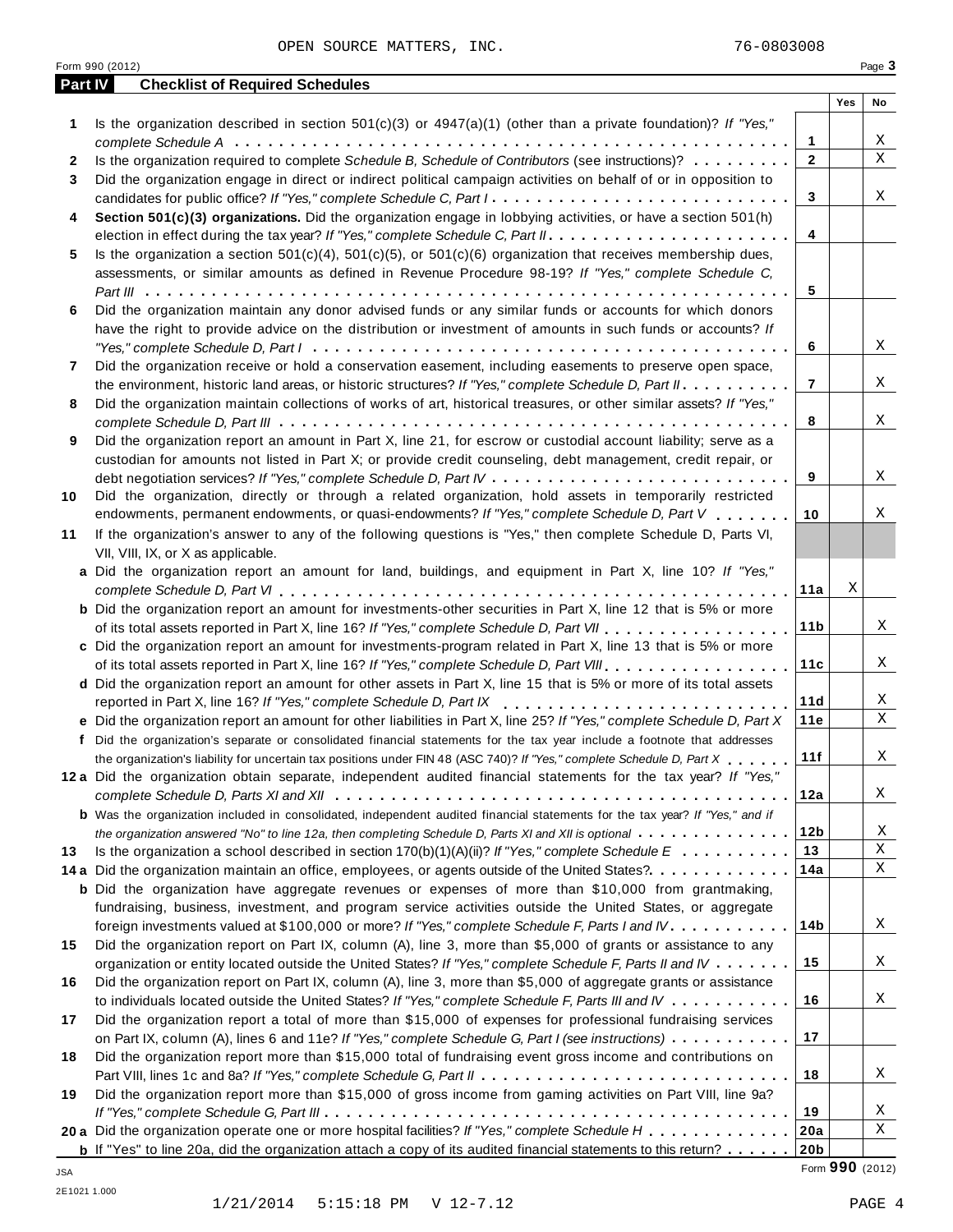|      | Form 990 (2012)                                                                                                               |                 |     | Page 4 |
|------|-------------------------------------------------------------------------------------------------------------------------------|-----------------|-----|--------|
|      | Part IV<br><b>Checklist of Required Schedules (continued)</b>                                                                 |                 |     |        |
|      |                                                                                                                               |                 | Yes | No     |
| 21   | Did the organization report more than \$5,000 of grants and other assistance to any government or organization                |                 |     |        |
|      | in the United States on Part IX, column (A), line 1? If "Yes," complete Schedule I, Parts I and II.                           | 21              |     | X      |
| 22   | Did the organization report more than \$5,000 of grants and other assistance to individuals in the United States              |                 |     |        |
|      |                                                                                                                               | 22              |     | X      |
| 23   | Did the organization answer "Yes" to Part VII, Section A, line 3, 4, or 5 about compensation of the                           |                 |     |        |
|      | organization's current and former officers, directors, trustees, key employees, and highest compensated                       |                 |     |        |
|      |                                                                                                                               | 23              |     | X      |
|      | 24 a Did the organization have a tax-exempt bond issue with an outstanding principal amount of more than                      |                 |     |        |
|      | \$100,000 as of the last day of the year, that was issued after December 31, 2002? If "Yes," answer lines 24b                 |                 |     |        |
|      |                                                                                                                               | 24a             |     | Χ      |
| b    | Did the organization invest any proceeds of tax-exempt bonds beyond a temporary period exception?                             | 24b             |     |        |
| c    | Did the organization maintain an escrow account other than a refunding escrow at any time during the year                     |                 |     |        |
|      |                                                                                                                               | 24c             |     |        |
|      | d Did the organization act as an "on behalf of" issuer for bonds outstanding at any time during the year?                     | 24d             |     |        |
|      | 25 a Section 501(c)(3) and 501(c)(4) organizations. Did the organization engage in an excess benefit transaction              |                 |     |        |
|      |                                                                                                                               | 25a             |     | X      |
|      |                                                                                                                               |                 |     |        |
| b    | Is the organization aware that it engaged in an excess benefit transaction with a disqualified person in a prior              |                 |     |        |
|      | year, and that the transaction has not been reported on any of the organization's prior Forms 990 or 990-EZ?                  | 25 <sub>b</sub> |     |        |
|      |                                                                                                                               |                 |     |        |
| 26   | Was a loan to or by a current or former officer, director, trustee, key employee, highly compensated employee, or             |                 |     | X      |
|      | disqualified person outstanding as of the end of the organization's tax year? If "Yes," complete Schedule L, Part II          | 26              |     |        |
| 27   | Did the organization provide a grant or other assistance to an officer, director, trustee, key employee,                      |                 |     |        |
|      | substantial contributor or employee thereof, a grant selection committee member, or to a 35% controlled                       |                 |     |        |
|      | entity or family member of any of these persons? If "Yes," complete Schedule L, Part III                                      | 27              |     | X      |
| 28   | Was the organization a party to a business transaction with one of the following parties (see Schedule L,                     |                 |     |        |
|      | Part IV instructions for applicable filing thresholds, conditions, and exceptions):                                           |                 |     |        |
| a    | A current or former officer, director, trustee, or key employee? If "Yes," complete Schedule L, Part IV.                      | 28a             |     | Χ      |
|      | <b>b</b> A family member of a current or former officer, director, trustee, or key employee? If "Yes," complete               |                 |     |        |
|      |                                                                                                                               | 28b             |     | X      |
| c    | An entity of which a current or former officer, director, trustee, or key employee (or a family member thereof)               |                 |     |        |
|      | was an officer, director, trustee, or direct or indirect owner? If "Yes," complete Schedule L, Part IV                        | 28c             |     | Χ      |
| 29   | Did the organization receive more than \$25,000 in non-cash contributions? If "Yes," complete Schedule M                      | 29              |     | Χ      |
| 30   | Did the organization receive contributions of art, historical treasures, or other similar assets, or qualified                |                 |     |        |
|      |                                                                                                                               | 30              |     | Χ      |
| 31   | Did the organization liquidate, terminate, or dissolve and cease operations? If "Yes," complete Schedule N,                   |                 |     |        |
|      |                                                                                                                               | 31              |     | Χ      |
| 32   | Did the organization sell, exchange, dispose of, or transfer more than 25% of its net assets? If "Yes,"                       |                 |     |        |
|      |                                                                                                                               | 32              |     | X      |
| 33   | Did the organization own 100% of an entity disregarded as separate from the organization under Regulations                    |                 |     |        |
|      | sections 301.7701-2 and 301.7701-3? If "Yes," complete Schedule R, Part $l_1, \ldots, \ldots, \ldots, \ldots, \ldots, \ldots$ | 33              |     | Χ      |
| 34   | Was the organization related to any tax-exempt or taxable entity? If "Yes," complete Schedule R, Part II, III,                |                 |     |        |
|      |                                                                                                                               | 34              |     | Χ      |
| 35 a | Did the organization have a controlled entity within the meaning of section 512(b)(13)?                                       | 35a             |     | X      |
| b    | If "Yes" to line 35a, did the organization receive any payment from or engage in any transaction with a                       |                 |     |        |
|      | controlled entity within the meaning of section 512(b)(13)? If "Yes," complete Schedule R, Part V, line 2                     | 35 <sub>b</sub> |     |        |
| 36   | Section 501(c)(3) organizations. Did the organization make any transfers to an exempt non-charitable                          |                 |     |        |
|      |                                                                                                                               | 36              |     |        |

**37 38** and that is treated as a partnership for federal income tax purposes? *If "Yes," complete Schedule R, Part VI* m m m m m m m m m m m m m m m m m m m m m m m m m m m m m m m m m m m m m m m m m m m m m m m m m m m m m m m m m m Did the organization complete Schedule O and provide explanations in Schedule O for Part VI, lines 11b and 19? **Note.** All Form <sup>990</sup> filers are required to complete Schedule <sup>O</sup> m m m m m m m m m m m m m m m m m m m m m m m m m

37 Did the organization conduct more than 5% of its activities through an entity that is not a related organization

Form **990** (2012)

X

X

**38**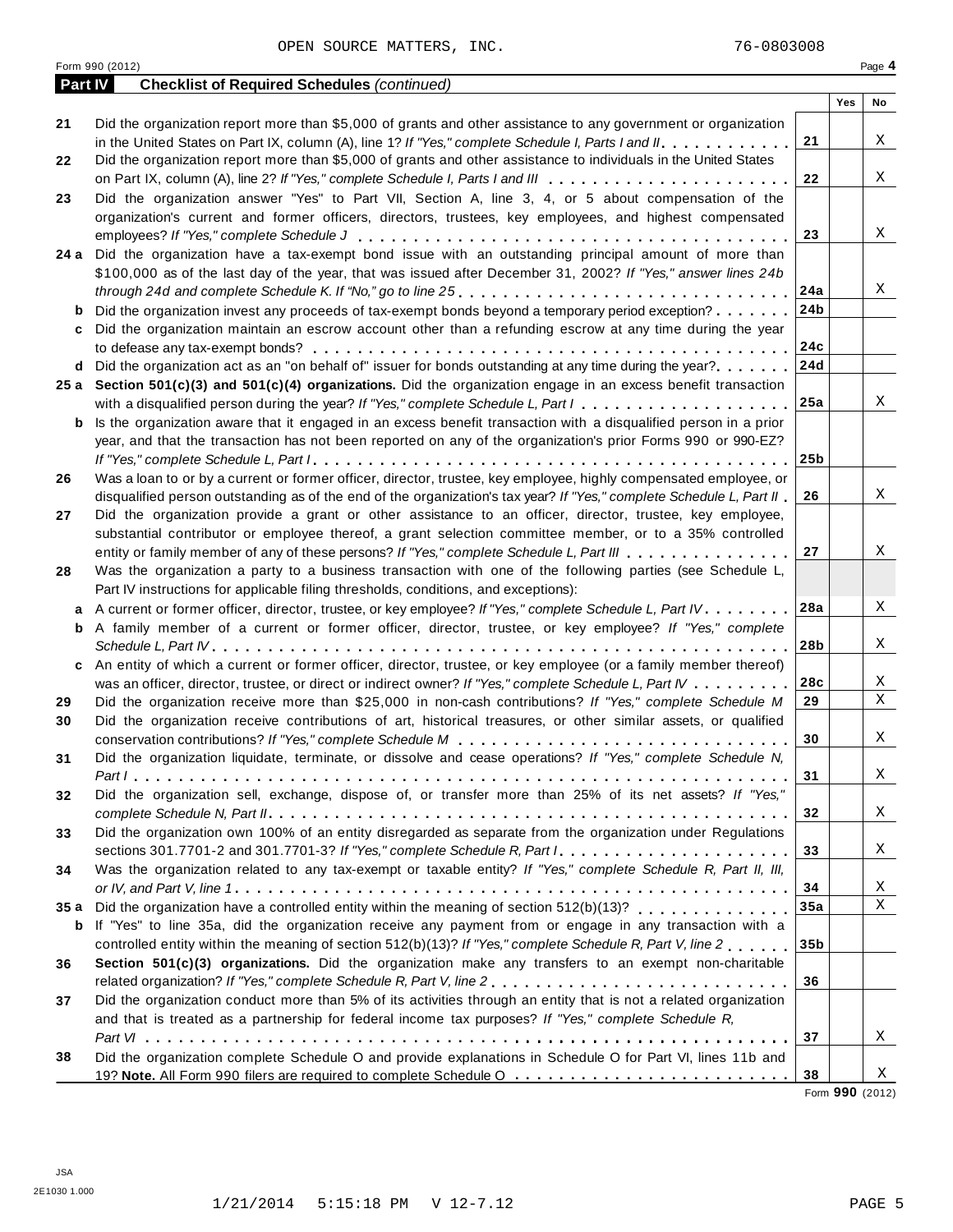Form 990 (2012) Page **5**

| Part V     | <b>Statements Regarding Other IRS Filings and Tax Compliance</b>                                                                                                                                |                 |             |                 |
|------------|-------------------------------------------------------------------------------------------------------------------------------------------------------------------------------------------------|-----------------|-------------|-----------------|
|            | Check if Schedule O contains a response to any question in this Part V.                                                                                                                         |                 | <b>Yes</b>  | No              |
|            | 1a                                                                                                                                                                                              |                 |             |                 |
|            | 1 <sub>b</sub><br><b>b</b> Enter the number of Forms W-2G included in line 1a. Enter -0- if not applicable                                                                                      |                 |             |                 |
|            | c Did the organization comply with backup withholding rules for reportable payments to vendors and                                                                                              |                 |             |                 |
|            | reportable gaming (gambling) winnings to prize winners?                                                                                                                                         | 1с              |             |                 |
|            | 2a Enter the number of employees reported on Form W-3, Transmittal of Wage and Tax                                                                                                              |                 |             |                 |
|            | 0 <br>Statements, filed for the calendar year ending with or within the year covered by this return $\Box$ 2a                                                                                   |                 |             |                 |
|            | <b>b</b> If at least one is reported on line 2a, did the organization file all required federal employment tax returns?                                                                         | 2b              |             |                 |
|            | Note. If the sum of lines 1a and 2a is greater than 250, you may be required to e-file (see instructions)                                                                                       |                 |             |                 |
|            | 3a Did the organization have unrelated business gross income of \$1,000 or more during the year?                                                                                                | 3a              | Χ           |                 |
|            | <b>b</b> If "Yes," has it filed a Form 990-T for this year? If "No," provide an explanation in Schedule O                                                                                       | 3 <sub>b</sub>  | $\mathbf X$ |                 |
|            | 4a At any time during the calendar year, did the organization have an interest in, or a signature or other authority                                                                            |                 |             |                 |
|            | over, a financial account in a foreign country (such as a bank account, securities account, or other financial                                                                                  |                 |             |                 |
|            |                                                                                                                                                                                                 | 4a              |             | Χ               |
|            | See instructions for filing requirements for Form TD F 90-22.1, Report of Foreign Bank and Financial Accounts.                                                                                  |                 |             |                 |
|            | 5a Was the organization a party to a prohibited tax shelter transaction at any time during the tax year?                                                                                        | 5a              |             | Χ               |
|            | <b>b</b> Did any taxable party notify the organization that it was or is a party to a prohibited tax shelter transaction?                                                                       | 5b              |             | X               |
|            | c If "Yes" to line 5a or 5b, did the organization file Form 8886-T?                                                                                                                             | 5 <sub>c</sub>  |             |                 |
|            | 6a Does the organization have annual gross receipts that are normally greater than \$100,000, and did the                                                                                       |                 |             |                 |
|            | organization solicit any contributions that were not tax deductible as charitable contributions?                                                                                                | 6а              |             | Χ               |
|            | <b>b</b> If "Yes," did the organization include with every solicitation an express statement that such contributions or                                                                         |                 |             |                 |
|            |                                                                                                                                                                                                 | 6b              |             |                 |
| 7          | Organizations that may receive deductible contributions under section 170(c).                                                                                                                   |                 |             |                 |
|            | a Did the organization receive a payment in excess of \$75 made partly as a contribution and partly for goods                                                                                   |                 |             |                 |
|            |                                                                                                                                                                                                 | 7a              |             |                 |
|            | <b>b</b> If "Yes," did the organization notify the donor of the value of the goods or services provided?                                                                                        | 7b              |             |                 |
|            | c Did the organization sell, exchange, or otherwise dispose of tangible personal property for which it was                                                                                      |                 |             |                 |
|            |                                                                                                                                                                                                 | 7c              |             |                 |
|            | <b>7d</b><br>d If "Yes," indicate the number of Forms 8282 filed during the year                                                                                                                |                 |             |                 |
|            | e Did the organization receive any funds, directly or indirectly, to pay premiums on a personal benefit contract?                                                                               | 7е              |             |                 |
|            | Did the organization, during the year, pay premiums, directly or indirectly, on a personal benefit contract?                                                                                    | 7f              |             |                 |
|            | If the organization received a contribution of qualified intellectual property, did the organization file Form 8899 as required?                                                                | 7g              |             |                 |
|            | h If the organization received a contribution of cars, boats, airplanes, or other vehicles, did the organization file a Form 1098-C?                                                            | 7h              |             |                 |
| 8          | Sponsoring organizations maintaining donor advised funds and section 509(a)(3) supporting<br>organizations. Did the supporting organization, or a donor advised fund maintained by a sponsoring |                 |             |                 |
|            |                                                                                                                                                                                                 | 8               |             |                 |
| 9          | Sponsoring organizations maintaining donor advised funds.                                                                                                                                       |                 |             |                 |
| a          |                                                                                                                                                                                                 | 9а              |             | Χ               |
|            | <b>b</b> Did the organization make a distribution to a donor, donor advisor, or related person?                                                                                                 | 9b              |             | $\mathbf X$     |
| 10         | Section 501(c)(7) organizations. Enter:                                                                                                                                                         |                 |             |                 |
| a          | 10a<br>Initiation fees and capital contributions included on Part VIII, line 12                                                                                                                 |                 |             |                 |
|            | 10 <sub>b</sub><br><b>b</b> Gross receipts, included on Form 990, Part VIII, line 12, for public use of club facilities                                                                         |                 |             |                 |
| 11         | Section 501(c)(12) organizations. Enter:                                                                                                                                                        |                 |             |                 |
| a          | 11a<br>Gross income from members or shareholders                                                                                                                                                |                 |             |                 |
|            | <b>b</b> Gross income from other sources (Do not net amounts due or paid to other sources                                                                                                       |                 |             |                 |
|            | 11 <sub>b</sub>                                                                                                                                                                                 |                 |             |                 |
|            | 12a Section 4947(a)(1) non-exempt charitable trusts. Is the organization filing Form 990 in lieu of Form 1041?                                                                                  | 12a             |             |                 |
|            | <b>b</b> If "Yes," enter the amount of tax-exempt interest received or accrued during the year $\ldots$<br>12b                                                                                  |                 |             |                 |
| 13         | Section 501(c)(29) qualified nonprofit health insurance issuers.                                                                                                                                |                 |             |                 |
|            | a Is the organization licensed to issue qualified health plans in more than one state?                                                                                                          | 13a             |             |                 |
|            | Note. See the instructions for additional information the organization must report on Schedule O.                                                                                               |                 |             |                 |
|            | <b>b</b> Enter the amount of reserves the organization is required to maintain by the states in which                                                                                           |                 |             |                 |
|            | the organization is licensed to issue qualified health plans [14] [14] $\ldots$ [14] $\ldots$ [14] $\ldots$ [14] $\ldots$ [14]<br>13 <sub>b</sub><br>13c                                        |                 |             |                 |
|            | 14a Did the organization receive any payments for indoor tanning services during the tax year?                                                                                                  | 14a             |             | X               |
|            | <b>b</b> If "Yes," has it filed a Form 720 to report these payments? If "No," provide an explanation in Schedule $0 \ldots$ .                                                                   | 14 <sub>b</sub> |             |                 |
| <b>JSA</b> |                                                                                                                                                                                                 |                 |             | Form 990 (2012) |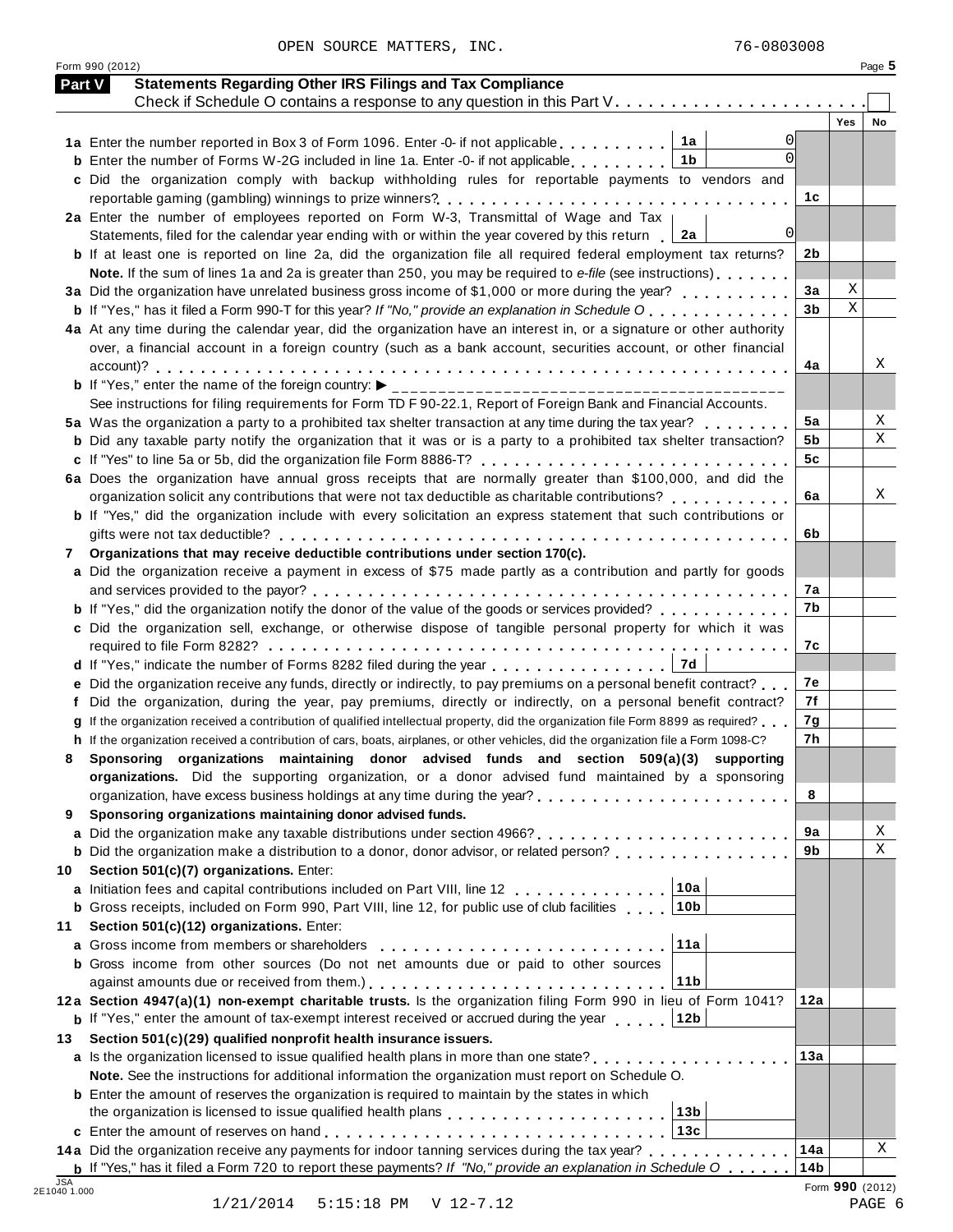|     | OPEN SOURCE MATTERS, INC.<br>76-0803008<br>Form 990 (2012)                                                                                                                                                           |                 |     | Page 6      |
|-----|----------------------------------------------------------------------------------------------------------------------------------------------------------------------------------------------------------------------|-----------------|-----|-------------|
|     | Part VI Governance, Management, and Disclosure For each "Yes" response to lines 2 through 7b below, and for a "No"                                                                                                   |                 |     |             |
|     | response to line 8a, 8b, or 10b below, describe the circumstances, processes, or changes in Schedule O. See instructions.                                                                                            |                 |     |             |
|     | Check if Schedule O contains a response to any question in this Part VI                                                                                                                                              |                 |     | $\mathbf X$ |
|     | <b>Section A. Governing Body and Management</b>                                                                                                                                                                      |                 | Yes | No          |
|     | 1a                                                                                                                                                                                                                   |                 |     |             |
|     | 1a Enter the number of voting members of the governing body at the end of the tax year.                                                                                                                              |                 |     |             |
|     | If there are material differences in voting rights among members of the governing body, or if the governing<br>body delegated broad authority to an executive committee or similar committee, explain in Schedule O. |                 |     |             |
| b   | 1b<br>Enter the number of voting members included in line 1a, above, who are independent                                                                                                                             |                 |     |             |
| 2   | Did any officer, director, trustee, or key employee have a family relationship or a business relationship with                                                                                                       |                 |     |             |
|     |                                                                                                                                                                                                                      | $\mathbf{2}$    |     | Χ           |
| 3   | Did the organization delegate control over management duties customarily performed by or under the direct                                                                                                            |                 |     |             |
|     | supervision of officers, directors, or trustees, or key employees to a management company or other person?                                                                                                           | 3               |     | Χ           |
| 4   | Did the organization make any significant changes to its governing documents since the prior Form 990 was filed?                                                                                                     | 4               |     | Χ           |
| 5   | Did the organization become aware during the year of a significant diversion of the organization's assets?.                                                                                                          | 5               |     | $\mathbf X$ |
| 6   |                                                                                                                                                                                                                      | 6               |     | $\mathbf X$ |
| 7a  | Did the organization have members, stockholders, or other persons who had the power to elect or appoint                                                                                                              |                 |     |             |
|     |                                                                                                                                                                                                                      | 7a              |     | Χ           |
| b   | Are any governance decisions of the organization reserved to (or subject to approval by) members,                                                                                                                    | 7b              |     | Χ           |
|     |                                                                                                                                                                                                                      |                 |     |             |
| 8   | Did the organization contemporaneously document the meetings held or written actions undertaken during                                                                                                               |                 |     |             |
| a   | the year by the following:                                                                                                                                                                                           | 8a              |     | Χ           |
| b   |                                                                                                                                                                                                                      | 8b              |     |             |
| 9   | Is there any officer, director, trustee, or key employee listed in Part VII, Section A, who cannot be reached at                                                                                                     |                 |     |             |
|     | the organization's mailing address? If "Yes," provide the names and addresses in Schedule O                                                                                                                          | 9               |     | Χ           |
|     | Section B. Policies (This Section B requests information about policies not required by the Internal Revenue Code.)                                                                                                  |                 |     |             |
|     |                                                                                                                                                                                                                      |                 | Yes | No          |
|     | 10a Did the organization have local chapters, branches, or affiliates?                                                                                                                                               | 10a             |     | Χ           |
| b   | If "Yes," did the organization have written policies and procedures governing the activities of such chapters,                                                                                                       |                 |     |             |
|     | affiliates, and branches to ensure their operations are consistent with the organization's exempt purposes?                                                                                                          | 10 <sub>b</sub> |     |             |
| 11a | Has the organization provided a complete copy of this Form 990 to all members of its governing body before filing the form?                                                                                          | 11a             |     | Χ           |
| b   | Describe in Schedule O the process, if any, used by the organization to review this Form 990.                                                                                                                        |                 |     | Χ           |
| 12a | Did the organization have a written conflict of interest policy? If "No," go to line 13                                                                                                                              | 12a             |     |             |
| b   | Were officers, directors, or trustees, and key employees required to disclose annually interests that could give                                                                                                     | 12 <sub>b</sub> |     |             |
|     | Did the organization regularly and consistently monitor and enforce compliance with the policy? If "Yes,"                                                                                                            |                 |     |             |
| c   |                                                                                                                                                                                                                      | 12c             |     |             |
| 13  |                                                                                                                                                                                                                      | 13              |     | Χ           |
| 14  | Did the organization have a written document retention and destruction policy?                                                                                                                                       | 14              |     | Χ           |
| 15  | Did the process for determining compensation of the following persons include a review and approval by                                                                                                               |                 |     |             |
|     | independent persons, comparability data, and contemporaneous substantiation of the deliberation and decision?                                                                                                        |                 |     |             |
| a   | The organization's CEO, Executive Director, or top management official                                                                                                                                               | 15a             |     |             |
| b   |                                                                                                                                                                                                                      | 15b             |     |             |
|     | If "Yes" to line 15a or 15b, describe the process in Schedule O (see instructions).                                                                                                                                  |                 |     |             |
| 16a | Did the organization invest in, contribute assets to, or participate in a joint venture or similar arrangement                                                                                                       |                 |     |             |
|     |                                                                                                                                                                                                                      | 16a             |     | Χ           |
| b   | If "Yes," did the organization follow a written policy or procedure requiring the organization to evaluate its                                                                                                       |                 |     |             |
|     | participation in joint venture arrangements under applicable federal tax law, and take steps to safeguard the                                                                                                        |                 |     |             |
|     | <b>Section C. Disclosure</b>                                                                                                                                                                                         |                 |     |             |
| 17  |                                                                                                                                                                                                                      |                 |     |             |
| 18  | Section 6104 requires an organization to make its Forms 1023 (or 1024 if applicable), 990, and 990-T (Section 501(c)(3)s only)                                                                                       |                 |     |             |
|     | available for public inspection. Indicate how you made these available. Check all that apply.<br>Own website<br>Another's website<br>Other (explain in Schedule O)<br>Upon request                                   |                 |     |             |
| 19  | Describe in Schedule O whether (and if so, how), the organization made its governing documents, conflict of interest policy,<br>and financial statements available to the public during the tax year.                |                 |     |             |
| 20  | State the name, physical address, and telephone number of the person who possesses the books and records of the<br>Organization: > PIPIA COHEN HLATKY LLC 195 KOSCIUSZKO ST BROOKLYN, NY 11216<br>347-425-9397       |                 |     |             |
|     |                                                                                                                                                                                                                      |                 |     |             |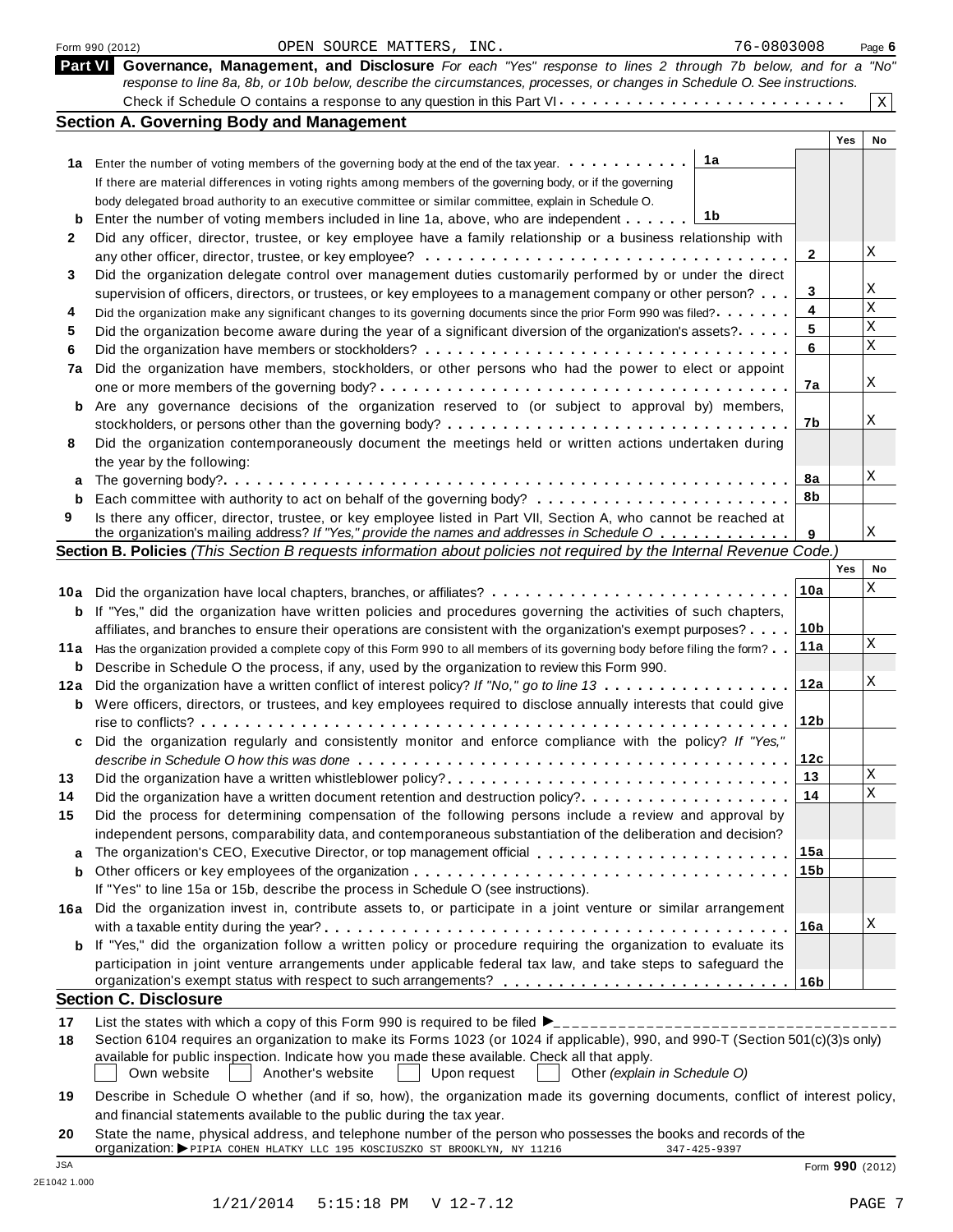| Form 990 (2012) |  |
|-----------------|--|
|-----------------|--|

| Part VII Compensation of Officers, Directors, Trustees, Key Employees, Highest Compensated Employees, and |  |  |  |
|-----------------------------------------------------------------------------------------------------------|--|--|--|
| <b>Independent Contractors</b>                                                                            |  |  |  |

Check if Schedule <sup>O</sup> contains <sup>a</sup> response to any question in this Part VII m m m m m m m m m m m m m m m m m m m m

**Section A. Officers, Directors, Trustees, Key Employees, and Highest Compensated Employees**

**1a** Complete this table for all persons required to be listed. Report compensation for the calendar year ending with or within the organization's tax year.

anization's lax year.<br>● List all of the organization's **current** officers, directors, trustees (whether individuals or organizations), regardless of amount of<br>pensation Enter -0- in columns (D) (E) and (E) if no compensat compensation. Enter -0- in columns (D), (E), and (F) if no compensation was paid.

% List all of the organization's **current** key employees, if any. See instructions for definition of "key employee."

List all of the organization's **current** highest compensated employees (other than an officer, director, trustee, or key employee)<br>List the organization's five **current** highest compensated employees (other than an officer who received reportable compensation (Box 5 of Form W-2 and/or Box 7 of Form 1099-MISC) of more than \$100,000 from the

organization and any related organizations.<br>• List all of the organization's **former** officers, key employees, and highest compensated employees who received more than<br>\$1.00.000 of reportable componention from the erganiza \$100,000 of reportable compensation from the organization and any related organizations.

% List all of the organization's **former directors or trustees** that received, in the capacity as a former director or trustee of the organization, more than \$10,000 of reportable compensation from the organization and any related organizations.

List persons in the following order: individual trustees or directors; institutional trustees; officers; key employees; highest compensated employees; and former such persons.

Check this box if neither the organization nor any related organization compensated any current officer, director, or trustee. X

| (A)                                          | (B)                                               | (C)<br>Position                                                                                 |                       |         |              |                                 |        | (D)                             | (E)                             | (F)                                                      |
|----------------------------------------------|---------------------------------------------------|-------------------------------------------------------------------------------------------------|-----------------------|---------|--------------|---------------------------------|--------|---------------------------------|---------------------------------|----------------------------------------------------------|
| Name and Title                               | Average<br>hours per                              | (do not check more than one<br>box, unless person is both an<br>officer and a director/trustee) |                       |         |              |                                 |        | Reportable<br>compensation      | Reportable<br>compensation from | Estimated<br>amount of                                   |
|                                              | Week (list any<br>hours for                       |                                                                                                 |                       |         |              |                                 |        | from<br>the                     | related<br>organizations        | other<br>compensation                                    |
|                                              | related<br>organizations<br>below dotted<br>line) | or directo<br>Individual trustee                                                                | Institutional trustee | Officer | Key employee | Highest compensated<br>employee | Former | organization<br>(W-2/1099-MISC) | (W-2/1099-MISC)                 | from the<br>organization<br>and related<br>organizations |
|                                              |                                                   |                                                                                                 |                       |         |              |                                 |        |                                 |                                 |                                                          |
| <u>(2) _________________________________</u> |                                                   |                                                                                                 |                       |         |              |                                 |        |                                 |                                 |                                                          |
|                                              |                                                   |                                                                                                 |                       |         |              |                                 |        |                                 |                                 |                                                          |
|                                              |                                                   |                                                                                                 |                       |         |              |                                 |        |                                 |                                 |                                                          |
|                                              |                                                   |                                                                                                 |                       |         |              |                                 |        |                                 |                                 |                                                          |
|                                              |                                                   |                                                                                                 |                       |         |              |                                 |        |                                 |                                 |                                                          |
|                                              |                                                   |                                                                                                 |                       |         |              |                                 |        |                                 |                                 |                                                          |
|                                              |                                                   |                                                                                                 |                       |         |              |                                 |        |                                 |                                 |                                                          |
| <u>(9) _________________________________</u> |                                                   |                                                                                                 |                       |         |              |                                 |        |                                 |                                 |                                                          |
|                                              |                                                   |                                                                                                 |                       |         |              |                                 |        |                                 |                                 |                                                          |
|                                              |                                                   |                                                                                                 |                       |         |              |                                 |        |                                 |                                 |                                                          |
|                                              |                                                   |                                                                                                 |                       |         |              |                                 |        |                                 |                                 |                                                          |
|                                              | $- - - - - -$                                     |                                                                                                 |                       |         |              |                                 |        |                                 |                                 |                                                          |
|                                              |                                                   |                                                                                                 |                       |         |              |                                 |        |                                 |                                 |                                                          |

2E1041 1.000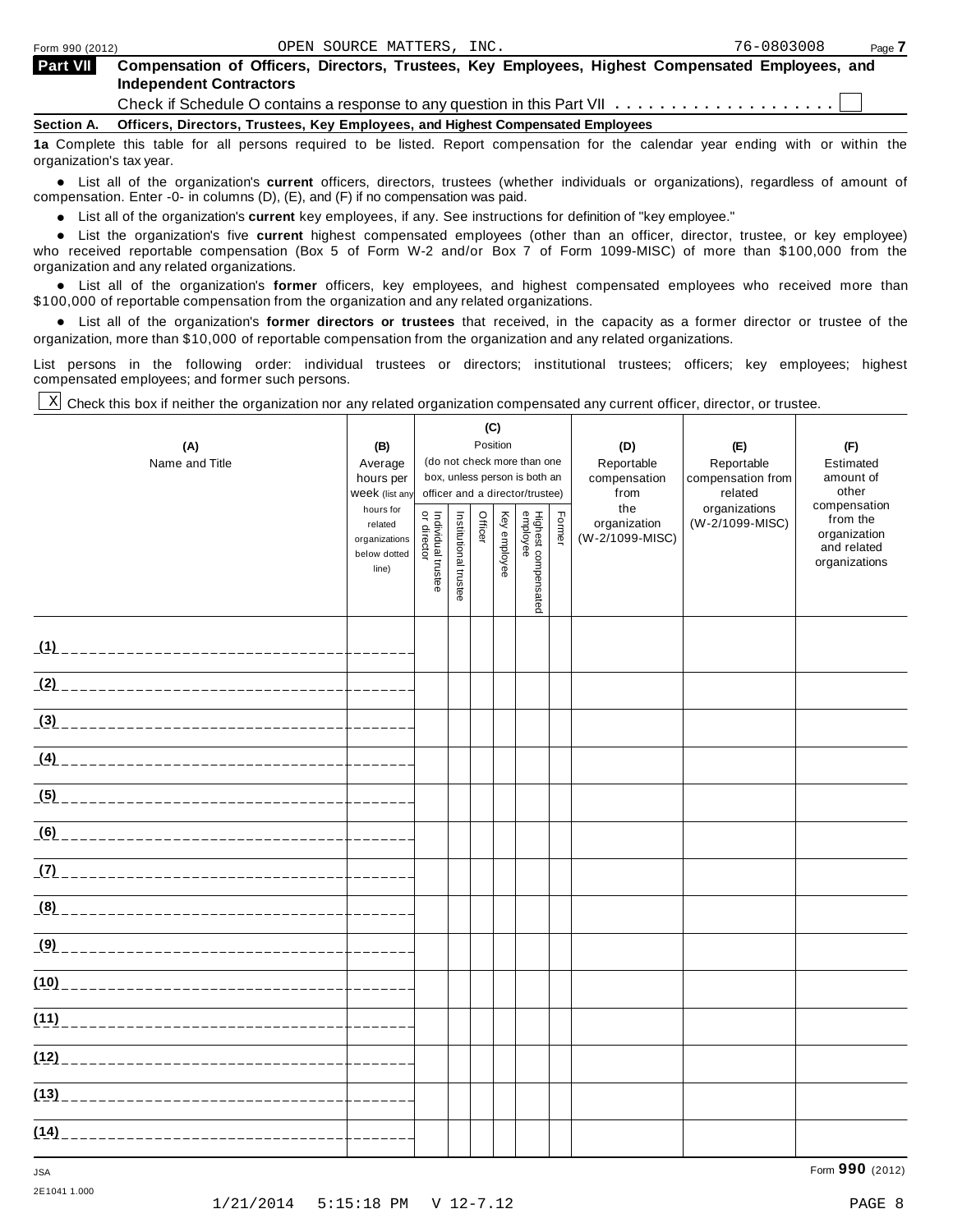| ۰, |
|----|

| Form 990 (2012)<br><b>Part VII</b><br>Section A. Officers, Directors, Trustees, Key Employees, and Highest Compensated Employees (continued)                                                                                                                                                                |                                                            |                                   |                       |                 |              |                                                                                                 |        |                                                  |                                                                    |                                                          | Page 8      |
|-------------------------------------------------------------------------------------------------------------------------------------------------------------------------------------------------------------------------------------------------------------------------------------------------------------|------------------------------------------------------------|-----------------------------------|-----------------------|-----------------|--------------|-------------------------------------------------------------------------------------------------|--------|--------------------------------------------------|--------------------------------------------------------------------|----------------------------------------------------------|-------------|
| (A)<br>Name and title                                                                                                                                                                                                                                                                                       | (B)<br>Average<br>hours per<br>week (list any<br>hours for |                                   |                       | (C)<br>Position |              | (do not check more than one<br>box, unless person is both an<br>officer and a director/trustee) |        | (D)<br>Reportable<br>compensation<br>from<br>the | (E)<br>Reportable<br>compensation from<br>related<br>organizations | (F)<br>Estimated<br>amount of<br>other<br>compensation   |             |
|                                                                                                                                                                                                                                                                                                             | related<br>organizations<br>below dotted<br>line)          | Individual trustee<br>or director | Institutional trustee | Officer         | Key employee | Highest compensated<br>employee                                                                 | Former | organization<br>(W-2/1099-MISC)                  | (W-2/1099-MISC)                                                    | from the<br>organization<br>and related<br>organizations |             |
|                                                                                                                                                                                                                                                                                                             |                                                            |                                   |                       |                 |              |                                                                                                 |        |                                                  |                                                                    |                                                          |             |
|                                                                                                                                                                                                                                                                                                             |                                                            |                                   |                       |                 |              |                                                                                                 |        |                                                  |                                                                    |                                                          |             |
|                                                                                                                                                                                                                                                                                                             |                                                            |                                   |                       |                 |              |                                                                                                 |        |                                                  |                                                                    |                                                          |             |
|                                                                                                                                                                                                                                                                                                             |                                                            |                                   |                       |                 |              |                                                                                                 |        |                                                  |                                                                    |                                                          |             |
|                                                                                                                                                                                                                                                                                                             |                                                            |                                   |                       |                 |              |                                                                                                 |        |                                                  |                                                                    |                                                          |             |
|                                                                                                                                                                                                                                                                                                             |                                                            |                                   |                       |                 |              |                                                                                                 |        |                                                  |                                                                    |                                                          |             |
|                                                                                                                                                                                                                                                                                                             |                                                            |                                   |                       |                 |              |                                                                                                 |        |                                                  |                                                                    |                                                          |             |
|                                                                                                                                                                                                                                                                                                             |                                                            |                                   |                       |                 |              |                                                                                                 |        |                                                  |                                                                    |                                                          |             |
|                                                                                                                                                                                                                                                                                                             |                                                            |                                   |                       |                 |              |                                                                                                 |        |                                                  |                                                                    |                                                          |             |
|                                                                                                                                                                                                                                                                                                             |                                                            |                                   |                       |                 |              |                                                                                                 |        |                                                  |                                                                    |                                                          |             |
|                                                                                                                                                                                                                                                                                                             |                                                            |                                   |                       |                 |              |                                                                                                 |        |                                                  |                                                                    |                                                          |             |
| 1b Sub-total<br>c Total from continuation sheets to Part VII, Section A<br>d Total (add lines 1b and 1c) $\ldots \ldots \ldots \ldots \ldots \ldots \ldots \ldots \ldots \ldots \ldots$                                                                                                                     |                                                            |                                   |                       |                 |              |                                                                                                 |        | 0<br>O<br>O                                      |                                                                    | 0<br>Ω<br>0                                              | 0<br>0<br>0 |
| 2 Total number of individuals (including but not limited to those listed above) who received more than \$100,000 of<br>reportable compensation from the organization ▶                                                                                                                                      |                                                            |                                   | $\Omega$              |                 |              |                                                                                                 |        |                                                  |                                                                    |                                                          |             |
| Did the organization list any former officer, director, or trustee, key employee, or highest compensated<br>3<br>employee on line 1a? If "Yes," complete Schedule J for such individual                                                                                                                     |                                                            |                                   |                       |                 |              |                                                                                                 |        |                                                  |                                                                    | Yes<br>3                                                 | No<br>Χ     |
| 4 For any individual listed on line 1a, is the sum of reportable compensation and other compensation from the<br>organization and related organizations greater than \$150,000? If "Yes," complete Schedule J for such                                                                                      |                                                            |                                   |                       |                 |              |                                                                                                 |        |                                                  |                                                                    | 4                                                        | Χ           |
| Did any person listed on line 1a receive or accrue compensation from any unrelated organization or individual<br>5.<br>for services rendered to the organization? If "Yes," complete Schedule J for such person                                                                                             |                                                            |                                   |                       |                 |              |                                                                                                 |        |                                                  |                                                                    | 5                                                        | Χ           |
| <b>Section B. Independent Contractors</b><br>Complete this table for your five highest compensated independent contractors that received more than \$100,000 of<br>1<br>compensation from the organization. Report compensation for the calendar year ending with or within the organization's tax<br>year. |                                                            |                                   |                       |                 |              |                                                                                                 |        |                                                  |                                                                    |                                                          |             |
| (A)<br>Name and business address                                                                                                                                                                                                                                                                            |                                                            |                                   |                       |                 |              |                                                                                                 |        | (B)<br>Description of services                   |                                                                    | (C)<br>Compensation                                      |             |
|                                                                                                                                                                                                                                                                                                             |                                                            |                                   |                       |                 |              |                                                                                                 |        |                                                  |                                                                    |                                                          |             |
|                                                                                                                                                                                                                                                                                                             |                                                            |                                   |                       |                 |              |                                                                                                 |        |                                                  |                                                                    |                                                          |             |
| Total number of independent contractors (including but not limited to those listed above) who received<br>$\mathbf{2}$                                                                                                                                                                                      |                                                            |                                   |                       |                 |              |                                                                                                 |        |                                                  |                                                                    |                                                          |             |
| more than \$100,000 in compensation from the organization ▶<br>10A                                                                                                                                                                                                                                          |                                                            |                                   |                       |                 |              | 0                                                                                               |        |                                                  |                                                                    |                                                          |             |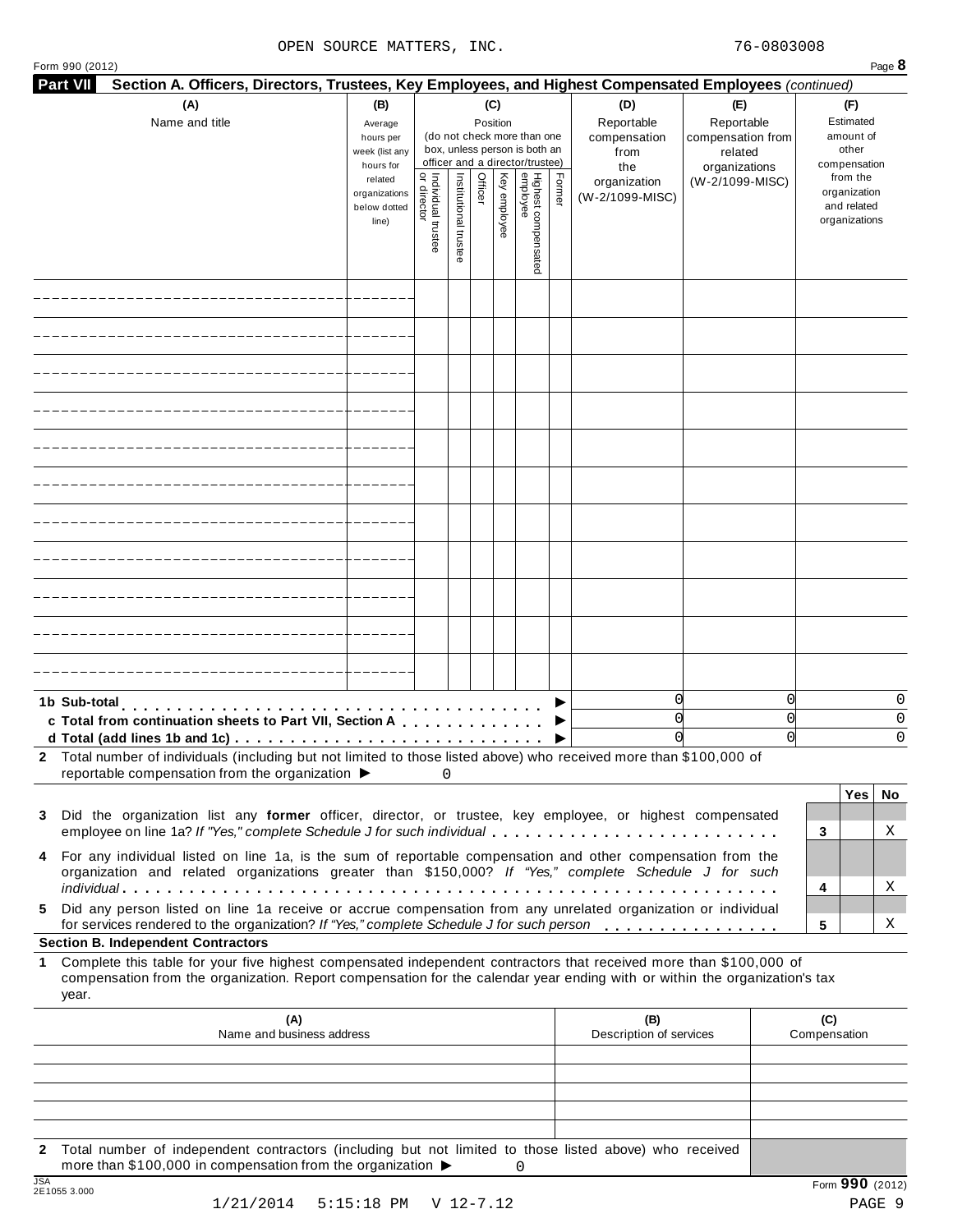|                                                                  | Part VIII                        | <b>Statement of Revenue</b><br>Check if Schedule O contains a response to any question in this Part VIII                                                                                                                                                                                                                                                                                                                                                                                                                                                |                                                                                                                        |                                                                                                                                                                                                                                      |                                    |                                                    |                                         |                                                                           |
|------------------------------------------------------------------|----------------------------------|---------------------------------------------------------------------------------------------------------------------------------------------------------------------------------------------------------------------------------------------------------------------------------------------------------------------------------------------------------------------------------------------------------------------------------------------------------------------------------------------------------------------------------------------------------|------------------------------------------------------------------------------------------------------------------------|--------------------------------------------------------------------------------------------------------------------------------------------------------------------------------------------------------------------------------------|------------------------------------|----------------------------------------------------|-----------------------------------------|---------------------------------------------------------------------------|
|                                                                  |                                  |                                                                                                                                                                                                                                                                                                                                                                                                                                                                                                                                                         |                                                                                                                        |                                                                                                                                                                                                                                      | (A)<br>Total revenue               | (B)<br>Related or<br>exempt<br>function<br>revenue | (C)<br>Unrelated<br>business<br>revenue | (D)<br>Revenue<br>excluded from tax<br>under sections<br>512, 513, or 514 |
| <b>Contributions, Gifts, Grants</b><br>and Other Similar Amounts | 1a<br>b<br>c<br>d<br>е<br>f<br>g | Federated campaigns<br>Membership dues <b>All According to the Second Term</b><br>Fundraising events <b>Fundraising</b><br>Related organizations <b>contains</b> and <b>Related</b> organizations <b>and</b> a set of the set of the set of the set of the set of the set of the set of the set of the set of the set of the set of the set of the set of the set of the<br>Government grants (contributions)<br>All other contributions, gifts, grants,<br>and similar amounts not included above<br>Noncash contributions included in lines 1a-1f: \$ | 1a<br>1 b<br>1c<br>1d<br>1е<br>1f                                                                                      |                                                                                                                                                                                                                                      |                                    |                                                    |                                         |                                                                           |
|                                                                  | h                                |                                                                                                                                                                                                                                                                                                                                                                                                                                                                                                                                                         |                                                                                                                        | <b>Business Code</b>                                                                                                                                                                                                                 | $\mathbf 0$                        |                                                    |                                         |                                                                           |
| Program Service Revenue                                          | 2a                               | PUBLISHING ROYALTIES                                                                                                                                                                                                                                                                                                                                                                                                                                                                                                                                    |                                                                                                                        | 511130                                                                                                                                                                                                                               | 11,214.                            | 11,214.                                            |                                         |                                                                           |
|                                                                  | $\mathbf b$                      | ADVERTISING INCOME                                                                                                                                                                                                                                                                                                                                                                                                                                                                                                                                      |                                                                                                                        | 541800                                                                                                                                                                                                                               | 250,753.                           |                                                    | 250,753.                                |                                                                           |
|                                                                  | c                                | SPONSORSHIP                                                                                                                                                                                                                                                                                                                                                                                                                                                                                                                                             |                                                                                                                        | 541610                                                                                                                                                                                                                               | 45,522.                            | 45,522.                                            |                                         |                                                                           |
|                                                                  | d                                | CONFERENCE REGISTRATION                                                                                                                                                                                                                                                                                                                                                                                                                                                                                                                                 |                                                                                                                        | 541610                                                                                                                                                                                                                               | 125,500.                           | 125,500.                                           |                                         |                                                                           |
|                                                                  | е                                | INDIVIDUAL DONORS                                                                                                                                                                                                                                                                                                                                                                                                                                                                                                                                       |                                                                                                                        | 541610                                                                                                                                                                                                                               | 3,829                              | 3,829                                              |                                         |                                                                           |
|                                                                  | f<br>g                           | All other program service revenue                                                                                                                                                                                                                                                                                                                                                                                                                                                                                                                       |                                                                                                                        |                                                                                                                                                                                                                                      | 134,542.<br>571,360                | 134,542.                                           |                                         |                                                                           |
|                                                                  | 3                                | Investment income (including dividends, interest, and                                                                                                                                                                                                                                                                                                                                                                                                                                                                                                   |                                                                                                                        |                                                                                                                                                                                                                                      |                                    |                                                    |                                         |                                                                           |
|                                                                  | 4<br>5                           | other similar amounts) ATTACHMENT 2<br>Income from investment of tax-exempt bond proceeds<br>Royalties <b>Example 2</b> and the set of the set of the set of the set of the set of the set of the set of the set of the set of the set of the set of the set of the set of the set of the set of the set of the set of the set o                                                                                                                                                                                                                        | (i) Real                                                                                                               | (ii) Personal                                                                                                                                                                                                                        | 597.<br>$\mathbf 0$<br>$\mathbf 0$ |                                                    | 597.                                    |                                                                           |
|                                                                  | 6a<br>$\mathbf b$<br>c           | Gross rents<br>Less: rental expenses<br>Rental income or (loss)                                                                                                                                                                                                                                                                                                                                                                                                                                                                                         |                                                                                                                        |                                                                                                                                                                                                                                      |                                    |                                                    |                                         |                                                                           |
|                                                                  | d<br>7а                          | Net rental income or (loss)<br>Gross amount from sales of                                                                                                                                                                                                                                                                                                                                                                                                                                                                                               | (i) Securities                                                                                                         | <u>.</u> D<br>(ii) Other                                                                                                                                                                                                             | $\mathbf 0$                        |                                                    |                                         |                                                                           |
|                                                                  | b                                | assets other than inventory<br>Less: cost or other basis                                                                                                                                                                                                                                                                                                                                                                                                                                                                                                |                                                                                                                        |                                                                                                                                                                                                                                      |                                    |                                                    |                                         |                                                                           |
|                                                                  | c                                | and sales expenses<br>Gain or (loss)                                                                                                                                                                                                                                                                                                                                                                                                                                                                                                                    |                                                                                                                        |                                                                                                                                                                                                                                      |                                    |                                                    |                                         |                                                                           |
|                                                                  | d                                |                                                                                                                                                                                                                                                                                                                                                                                                                                                                                                                                                         |                                                                                                                        |                                                                                                                                                                                                                                      | $\overline{0}$                     |                                                    |                                         |                                                                           |
| Other Revenue                                                    | 8а                               | Gross income from fundraising<br>events (not including \$<br>of contributions reported on line 1c).<br>See Part IV, line 18 a                                                                                                                                                                                                                                                                                                                                                                                                                           |                                                                                                                        |                                                                                                                                                                                                                                      |                                    |                                                    |                                         |                                                                           |
|                                                                  | b                                | Less: direct expenses b                                                                                                                                                                                                                                                                                                                                                                                                                                                                                                                                 |                                                                                                                        |                                                                                                                                                                                                                                      |                                    |                                                    |                                         |                                                                           |
|                                                                  | с<br>9а                          | Net income or (loss) from fundraising events ▶<br>Gross income from gaming activities.<br>See Part IV, line 19                                                                                                                                                                                                                                                                                                                                                                                                                                          |                                                                                                                        | <u> The Community of the Community of the Community of the Community of the Community of the Community of the Community of the Community of the Community of the Community of the Community of the Community of the Community of</u> |                                    |                                                    |                                         |                                                                           |
|                                                                  | b                                | Less: direct expenses b                                                                                                                                                                                                                                                                                                                                                                                                                                                                                                                                 |                                                                                                                        |                                                                                                                                                                                                                                      |                                    |                                                    |                                         |                                                                           |
|                                                                  | c<br>10a                         | Net income or (loss) from gaming activities <u></u> ▶<br>Gross sales of inventory, less                                                                                                                                                                                                                                                                                                                                                                                                                                                                 |                                                                                                                        |                                                                                                                                                                                                                                      | $\Omega$                           |                                                    |                                         |                                                                           |
|                                                                  | b                                | returns and allowances a<br>Less: cost of goods sold $\qquad \qquad \text{b} \downarrow$<br>Net income or (loss) from sales of inventory <b>example 20</b>                                                                                                                                                                                                                                                                                                                                                                                              |                                                                                                                        |                                                                                                                                                                                                                                      | $\mathbf 0$                        |                                                    |                                         |                                                                           |
|                                                                  |                                  | Miscellaneous Revenue                                                                                                                                                                                                                                                                                                                                                                                                                                                                                                                                   |                                                                                                                        | <b>Business Code</b>                                                                                                                                                                                                                 |                                    |                                                    |                                         |                                                                           |
|                                                                  | 11a                              | CURRENCY GAIN                                                                                                                                                                                                                                                                                                                                                                                                                                                                                                                                           | <u> 1989 - Johann John Stone, mars et al. 1989 - John Stone, mars et al. 1989 - John Stone, mars et al. 1989 - Joh</u> |                                                                                                                                                                                                                                      | 27.                                |                                                    | 27.                                     |                                                                           |
|                                                                  | b                                | <u> 1989 - Johann Stein, mars et al. (b. 1989)</u>                                                                                                                                                                                                                                                                                                                                                                                                                                                                                                      |                                                                                                                        |                                                                                                                                                                                                                                      |                                    |                                                    |                                         |                                                                           |
|                                                                  | c                                | <u> 1989 - Johann Stein, mars an deutscher Stein und der Stein und der Stein und der Stein und der Stein und der</u>                                                                                                                                                                                                                                                                                                                                                                                                                                    |                                                                                                                        |                                                                                                                                                                                                                                      |                                    |                                                    |                                         |                                                                           |
|                                                                  | d                                | All other revenue entitled and the control of the control of the control of the control of the control of the control of the control of the control of the control of the control of the control of the control of the control                                                                                                                                                                                                                                                                                                                          |                                                                                                                        |                                                                                                                                                                                                                                      |                                    |                                                    |                                         |                                                                           |
|                                                                  | е                                |                                                                                                                                                                                                                                                                                                                                                                                                                                                                                                                                                         |                                                                                                                        |                                                                                                                                                                                                                                      | 27.                                |                                                    |                                         |                                                                           |
|                                                                  | 12                               |                                                                                                                                                                                                                                                                                                                                                                                                                                                                                                                                                         |                                                                                                                        |                                                                                                                                                                                                                                      | 571,984.                           | 320,607.                                           | 251,377.                                |                                                                           |

2E1051 1.000

Form **990** (2012) JSA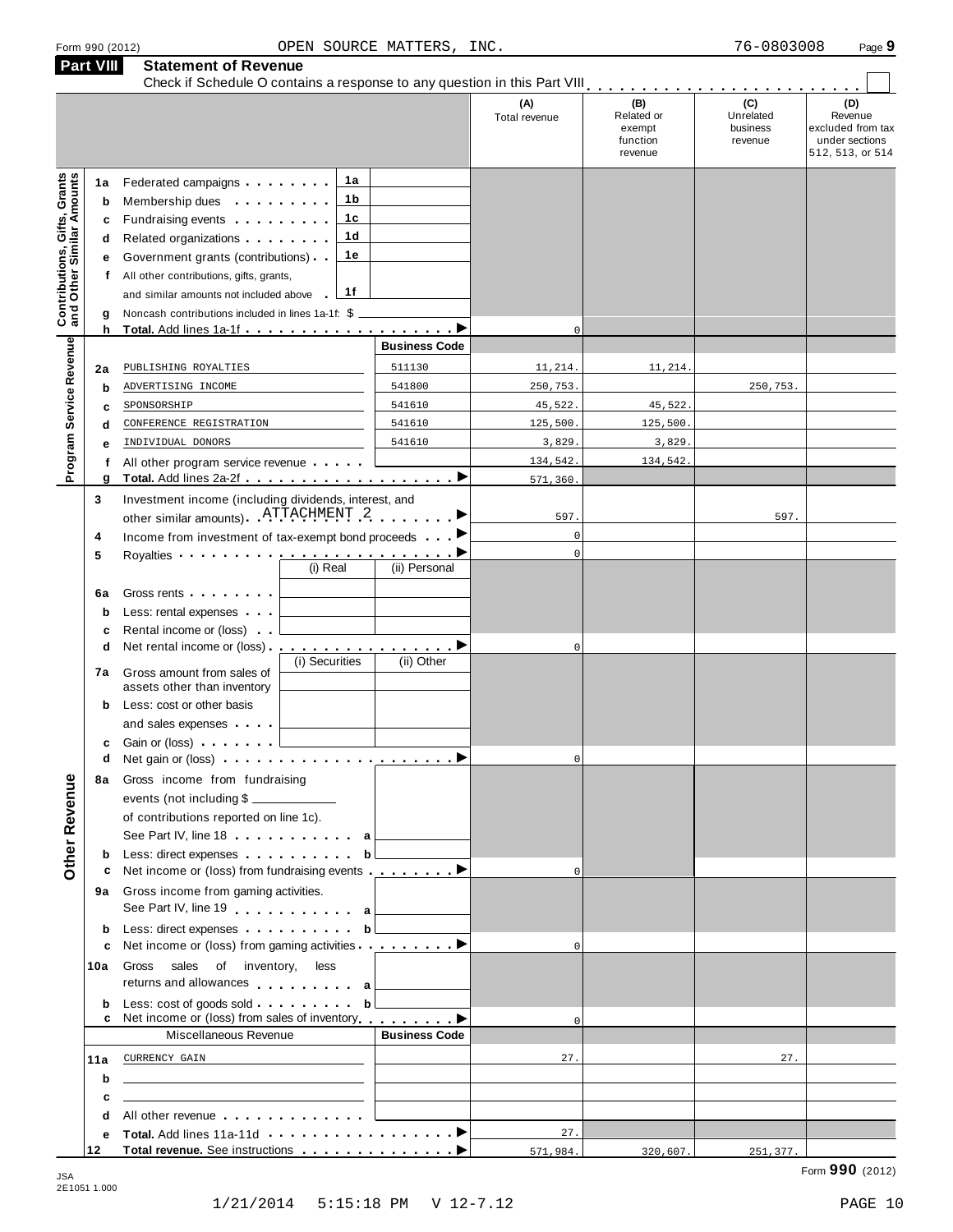| <b>Part IX</b> Statement of Functional Expenses                                                                                                                                                                                                                                                                                                                                               |                       |                                    |                                           |                                |
|-----------------------------------------------------------------------------------------------------------------------------------------------------------------------------------------------------------------------------------------------------------------------------------------------------------------------------------------------------------------------------------------------|-----------------------|------------------------------------|-------------------------------------------|--------------------------------|
| Section 501(c)(3) and 501(c)(4) organizations must complete all columns. All other organizations must complete column (A).                                                                                                                                                                                                                                                                    |                       |                                    |                                           |                                |
|                                                                                                                                                                                                                                                                                                                                                                                               |                       |                                    |                                           |                                |
| Do not include amounts reported on lines 6b, 7b,<br>8b, 9b, and 10b of Part VIII.                                                                                                                                                                                                                                                                                                             | (A)<br>Total expenses | (B)<br>Program service<br>expenses | (C)<br>Management and<br>general expenses | (D)<br>Fundraising<br>expenses |
| Grants and other assistance to governments and<br>1.<br>organizations in the United States. See Part IV, line 21                                                                                                                                                                                                                                                                              | 0                     |                                    |                                           |                                |
| Grants and other assistance to individuals in<br>2                                                                                                                                                                                                                                                                                                                                            | 0                     |                                    |                                           |                                |
| the United States. See Part IV, line 22<br>Grants and other assistance to governments,<br>3                                                                                                                                                                                                                                                                                                   |                       |                                    |                                           |                                |
| organizations, and individuals outside the                                                                                                                                                                                                                                                                                                                                                    |                       |                                    |                                           |                                |
| United States. See Part IV, lines 15 and 16                                                                                                                                                                                                                                                                                                                                                   | 0<br>$\Omega$         |                                    |                                           |                                |
| Benefits paid to or for members<br>4<br>Compensation of current officers, directors,<br>5                                                                                                                                                                                                                                                                                                     |                       |                                    |                                           |                                |
| trustees, and key employees expressed as a state of the state of the state of the state of the state of the state of the state of the state of the state of the state of the state of the state of the state of the state of t                                                                                                                                                                | 0                     |                                    |                                           |                                |
| Compensation not included above, to disqualified<br>6                                                                                                                                                                                                                                                                                                                                         |                       |                                    |                                           |                                |
| persons (as defined under section 4958(f)(1)) and<br>persons described in section 4958(c)(3)(B)                                                                                                                                                                                                                                                                                               | 0                     |                                    |                                           |                                |
| Other salaries and wages<br>7                                                                                                                                                                                                                                                                                                                                                                 | $\Omega$              |                                    |                                           |                                |
| Pension plan accruals and contributions (include section<br>8                                                                                                                                                                                                                                                                                                                                 |                       |                                    |                                           |                                |
| 401(k) and 403(b) employer contributions)                                                                                                                                                                                                                                                                                                                                                     | 0                     |                                    |                                           |                                |
| 9                                                                                                                                                                                                                                                                                                                                                                                             | $\Omega$              |                                    |                                           |                                |
| 10                                                                                                                                                                                                                                                                                                                                                                                            | $\Omega$              |                                    |                                           |                                |
| Fees for services (non-employees):<br>11                                                                                                                                                                                                                                                                                                                                                      |                       |                                    |                                           |                                |
| a Management                                                                                                                                                                                                                                                                                                                                                                                  | 0<br>28,902.          |                                    | 28,902.                                   |                                |
| $\mathbf b$ Legal $\mathbf a$ , $\mathbf a$ , $\mathbf a$ , $\mathbf a$ , $\mathbf a$ , $\mathbf a$ , $\mathbf a$ , $\mathbf a$ , $\mathbf a$ , $\mathbf a$ , $\mathbf a$ , $\mathbf a$ , $\mathbf a$ , $\mathbf a$ , $\mathbf a$ , $\mathbf a$ , $\mathbf a$ , $\mathbf a$ , $\mathbf a$ , $\mathbf a$ , $\mathbf a$ , $\mathbf a$ , $\mathbf a$ , $\mathbf a$ , $\mathbf a$ , $\mathbf a$ , | 14,423.               |                                    | 14,423.                                   |                                |
| c Accounting experience and a material contract of the set of the set of the set of the set of the set of the set of the set of the set of the set of the set of the set of the set of the set of the set of the set of the se<br>d Lobbying                                                                                                                                                  | $\Omega$              |                                    |                                           |                                |
| e Professional fundraising services. See Part IV, line 17                                                                                                                                                                                                                                                                                                                                     | $\Omega$              |                                    |                                           |                                |
| f Investment management fees                                                                                                                                                                                                                                                                                                                                                                  | $\Omega$              |                                    |                                           |                                |
| <b>g</b> Other. (If line 11g amount exceeds 10% of line 25, column                                                                                                                                                                                                                                                                                                                            |                       |                                    |                                           |                                |
| (A) amount, list line 11g expenses on Schedule O.)                                                                                                                                                                                                                                                                                                                                            | 0                     |                                    |                                           |                                |
| 12<br>Advertising and promotion entitled and the state of                                                                                                                                                                                                                                                                                                                                     | $\Omega$              |                                    |                                           |                                |
| 13<br>Office expenses example and the state of the state of the state of the state of the state of the state of the state of the state of the state of the state of the state of the state of the state of the state of the state of                                                                                                                                                          | 1,351.                |                                    | 1,351.                                    |                                |
| 14<br>Information technology experience and the set of the set of the set of the set of the set of the set of the set of the set of the set of the set of the set of the set of the set of the set of the set of the set of the set                                                                                                                                                           | $\Omega$<br>$\Omega$  |                                    |                                           |                                |
|                                                                                                                                                                                                                                                                                                                                                                                               | $\Omega$              |                                    |                                           |                                |
| 16<br>Occupancy experience and the set of the set of the set of the set of the set of the set of the set of the set of the set of the set of the set of the set of the set of the set of the set of the set of the set of the set of                                                                                                                                                          | 46,812.               | 46,812.                            |                                           |                                |
| 18<br>Payments of travel or entertainment expenses                                                                                                                                                                                                                                                                                                                                            |                       |                                    |                                           |                                |
| for any federal, state, or local public officials                                                                                                                                                                                                                                                                                                                                             | 0                     |                                    |                                           |                                |
| 19<br>Conferences, conventions, and meetings                                                                                                                                                                                                                                                                                                                                                  | 116,355.              | 116,355.                           |                                           |                                |
| 20                                                                                                                                                                                                                                                                                                                                                                                            | 0                     |                                    |                                           |                                |
| 21<br>Payments to affiliates <b>Example 20</b> in the case of the case of the case of the case of the case of the case of the case of the case of the case of the case of the case of the case of the case of the case of the case of the                                                                                                                                                     | $\Omega$              |                                    |                                           |                                |
| 22<br>Depreciation, depletion, and amortization                                                                                                                                                                                                                                                                                                                                               | 711.                  | 711.                               |                                           |                                |
| Insurance ATCH 4                                                                                                                                                                                                                                                                                                                                                                              | 1,100.                |                                    | 1,100.                                    |                                |
| 24<br>Other expenses. Itemize expenses not covered                                                                                                                                                                                                                                                                                                                                            |                       |                                    |                                           |                                |
| above (List miscellaneous expenses in line 24e. If<br>line 24e amount exceeds 10% of line 25, column                                                                                                                                                                                                                                                                                          |                       |                                    |                                           |                                |
| (A) amount, list line 24e expenses on Schedule O.)                                                                                                                                                                                                                                                                                                                                            |                       |                                    |                                           |                                |
| $a$ TAXES-FED, NYS & NYC                                                                                                                                                                                                                                                                                                                                                                      | 103,091.              |                                    | 103,091.                                  |                                |
| <b>b</b> BANK SERVICE CHARGES _________                                                                                                                                                                                                                                                                                                                                                       | 880.                  |                                    | 880.                                      |                                |
| <b>c</b> HOSTING EXPENSE ______________                                                                                                                                                                                                                                                                                                                                                       | 2,295.                | 2, 295.                            |                                           |                                |
| d MARKETTING<br>________________                                                                                                                                                                                                                                                                                                                                                              | 34,726.               |                                    | 34,726.                                   |                                |
| e All other expenses __________________                                                                                                                                                                                                                                                                                                                                                       | 9,029.                | 490.                               | 8,539.                                    |                                |
| Total functional expenses. Add lines 1 through 24e<br>25                                                                                                                                                                                                                                                                                                                                      | 359,675.              | 166,663.                           | 193,012.                                  |                                |
| Joint costs. Complete this line only if the<br>26<br>organization reported in column (B) joint costs                                                                                                                                                                                                                                                                                          |                       |                                    |                                           |                                |
| from a combined educational campaign and                                                                                                                                                                                                                                                                                                                                                      |                       |                                    |                                           |                                |
| fundraising solicitation. Check here<br>if<br>following SOP 98-2 (ASC 958-720) $\overline{\phantom{1}}$                                                                                                                                                                                                                                                                                       | 0                     |                                    |                                           |                                |
| <b>JSA</b>                                                                                                                                                                                                                                                                                                                                                                                    |                       |                                    |                                           | Form 990 (2012)                |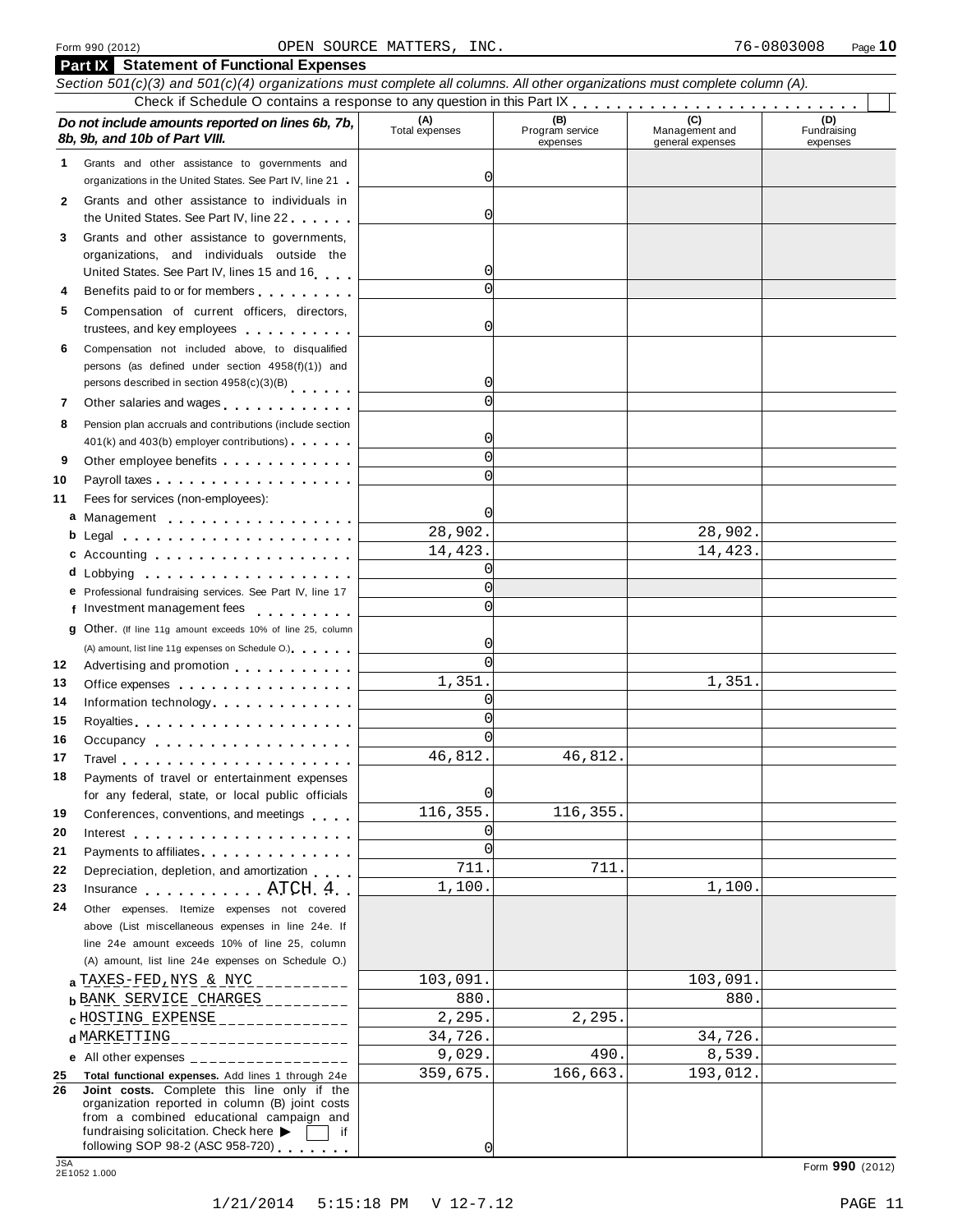|                           | Form 990 (2012) |                                                                                                                                                                                                                                |                     |                          |                     | Page 11            |
|---------------------------|-----------------|--------------------------------------------------------------------------------------------------------------------------------------------------------------------------------------------------------------------------------|---------------------|--------------------------|---------------------|--------------------|
|                           | Part X          | <b>Balance Sheet</b>                                                                                                                                                                                                           |                     |                          |                     |                    |
|                           |                 | Check if Schedule O contains a response to any question in this Part X                                                                                                                                                         |                     |                          |                     |                    |
|                           |                 |                                                                                                                                                                                                                                |                     | (A)<br>Beginning of year |                     | (B)<br>End of year |
|                           | 1               |                                                                                                                                                                                                                                |                     | 262,326.                 | $\overline{1}$      | 476,481.           |
|                           | $\mathbf{2}$    |                                                                                                                                                                                                                                |                     |                          | U<br>$\overline{2}$ | $\Omega$           |
|                           | 3               |                                                                                                                                                                                                                                |                     |                          | U<br>$\mathbf{3}$   | 0                  |
|                           | 4               |                                                                                                                                                                                                                                |                     |                          | U<br>4              | <sup>0</sup>       |
|                           | 5               | Loans and other receivables from current and former officers, directors,                                                                                                                                                       |                     |                          |                     |                    |
|                           |                 | trustees, key employees, and highest compensated employees.                                                                                                                                                                    |                     |                          |                     |                    |
|                           |                 | Complete Part II of Schedule L<br>Loans and other receivables from other disqualified persons (as defined under section                                                                                                        |                     |                          | 5<br>N              |                    |
|                           | 6               | 4958(f)(1)), persons described in section 4958(c)(3)(B), and contributing employers                                                                                                                                            |                     |                          |                     |                    |
|                           |                 | and sponsoring organizations of section $501(c)(9)$ voluntary employees' beneficiary                                                                                                                                           |                     |                          |                     |                    |
|                           |                 | organizations (see instructions). Complete Part II of Schedule Letter Part 1 and 20                                                                                                                                            |                     |                          | Ol<br>6             |                    |
| Assets                    | 7               |                                                                                                                                                                                                                                |                     |                          | U<br>$\overline{7}$ |                    |
|                           | 8               |                                                                                                                                                                                                                                |                     |                          | U<br>8              | $\Omega$           |
|                           | 9               |                                                                                                                                                                                                                                |                     |                          | 0l<br>9             | 7,795.             |
|                           |                 | 10a Land, buildings, and equipment: cost or                                                                                                                                                                                    |                     |                          |                     |                    |
|                           |                 | other basis. Complete Part VI of Schedule D   10a   7,422.                                                                                                                                                                     |                     |                          |                     |                    |
|                           |                 | <b>b</b> Less: accumulated depreciation $\begin{bmatrix} 10b \end{bmatrix}$                                                                                                                                                    | 7,236.              | 897.10c                  |                     | 186.               |
|                           | 11              |                                                                                                                                                                                                                                |                     |                          | 0l<br>11            | 0                  |
|                           | 12              | Investments - other securities. See Part IV, line 11.                                                                                                                                                                          |                     |                          | U<br>12             | 0                  |
|                           | 13              | Investments - program-related. See Part IV, line 11                                                                                                                                                                            |                     |                          | 0l<br>13            | $\Omega$           |
|                           | 14              | Intangible assets enterpreteration of the contract of the contract of the contract of the contract of the contract of the contract of the contract of the contract of the contract of the contract of the contract of the cont |                     |                          | 0l<br>14            | $\Omega$           |
|                           | 15              |                                                                                                                                                                                                                                |                     |                          | U<br>15             | $\Omega$           |
|                           | 16              | Total assets. Add lines 1 through 15 (must equal line 34)                                                                                                                                                                      |                     | $\overline{2}$ 63, 223.  | 16                  | 484,462.           |
|                           | 17              | Accounts payable and accrued expenses                                                                                                                                                                                          |                     | 31,871.                  | 17                  | 40,801.            |
|                           | 18              |                                                                                                                                                                                                                                |                     |                          | O<br>18<br>U        | $\Omega$           |
|                           | 19              |                                                                                                                                                                                                                                |                     |                          | 19<br>U             | 0<br>$\Omega$      |
|                           | 20              |                                                                                                                                                                                                                                |                     |                          | 20<br>0l            | $\Omega$           |
|                           | 21              | Escrow or custodial account liability. Complete Part IV of Schedule D                                                                                                                                                          |                     |                          | 21                  |                    |
| Liabilities               | 22              | Loans and other payables to current and former officers, directors,                                                                                                                                                            |                     |                          |                     |                    |
|                           |                 | trustees, key employees, highest compensated employees, and<br>disqualified persons. Complete Part II of Schedule L.                                                                                                           |                     |                          | 0l<br>22            | 0                  |
|                           | 23              | Secured mortgages and notes payable to unrelated third parties                                                                                                                                                                 |                     |                          | U<br>23             | $\Omega$           |
|                           | 24              | Unsecured notes and loans payable to unrelated third parties with a matter                                                                                                                                                     |                     |                          | 0l<br>24            | $\Omega$           |
|                           | 25              | Other liabilities (including federal income tax, payables to related third                                                                                                                                                     |                     |                          |                     |                    |
|                           |                 | parties, and other liabilities not included on lines 17-24). Complete Part X                                                                                                                                                   |                     |                          |                     |                    |
|                           |                 |                                                                                                                                                                                                                                |                     |                          | 25                  |                    |
|                           | 26              |                                                                                                                                                                                                                                |                     | 31,871.                  | 26                  | 40,801.            |
|                           |                 | Organizations that follow SFAS 117 (ASC 958), check here ▶                                                                                                                                                                     | $\vert x \vert$ and |                          |                     |                    |
|                           |                 | complete lines 27 through 29, and lines 33 and 34.                                                                                                                                                                             |                     |                          |                     |                    |
|                           | 27              | Unrestricted net assets                                                                                                                                                                                                        |                     | 231,352.                 | 27                  | 443,661.           |
|                           | 28              |                                                                                                                                                                                                                                |                     |                          | 28                  | 0                  |
|                           | 29              |                                                                                                                                                                                                                                |                     |                          | N<br>29             | $\Omega$           |
| <b>Fund Balances</b><br>ŏ |                 | Organizations that do not follow SFAS 117 (ASC 958), check here ▶ │ │<br>complete lines 30 through 34.                                                                                                                         | and                 |                          |                     |                    |
|                           | 30              |                                                                                                                                                                                                                                |                     |                          | 30                  |                    |
| Assets                    | 31              | Paid-in or capital surplus, or land, building, or equipment fund<br>                                                                                                                                                           |                     |                          | 31                  |                    |
|                           | 32              | Retained earnings, endowment, accumulated income, or other funds                                                                                                                                                               |                     |                          | 32                  |                    |
| Net                       | 33              |                                                                                                                                                                                                                                |                     | 231,352.                 | 33                  | 443,661.           |
|                           | 34              | Total liabilities and net assets/fund balances                                                                                                                                                                                 |                     | 263, 223.                | 34                  | 484,462.           |

Form **990** (2012)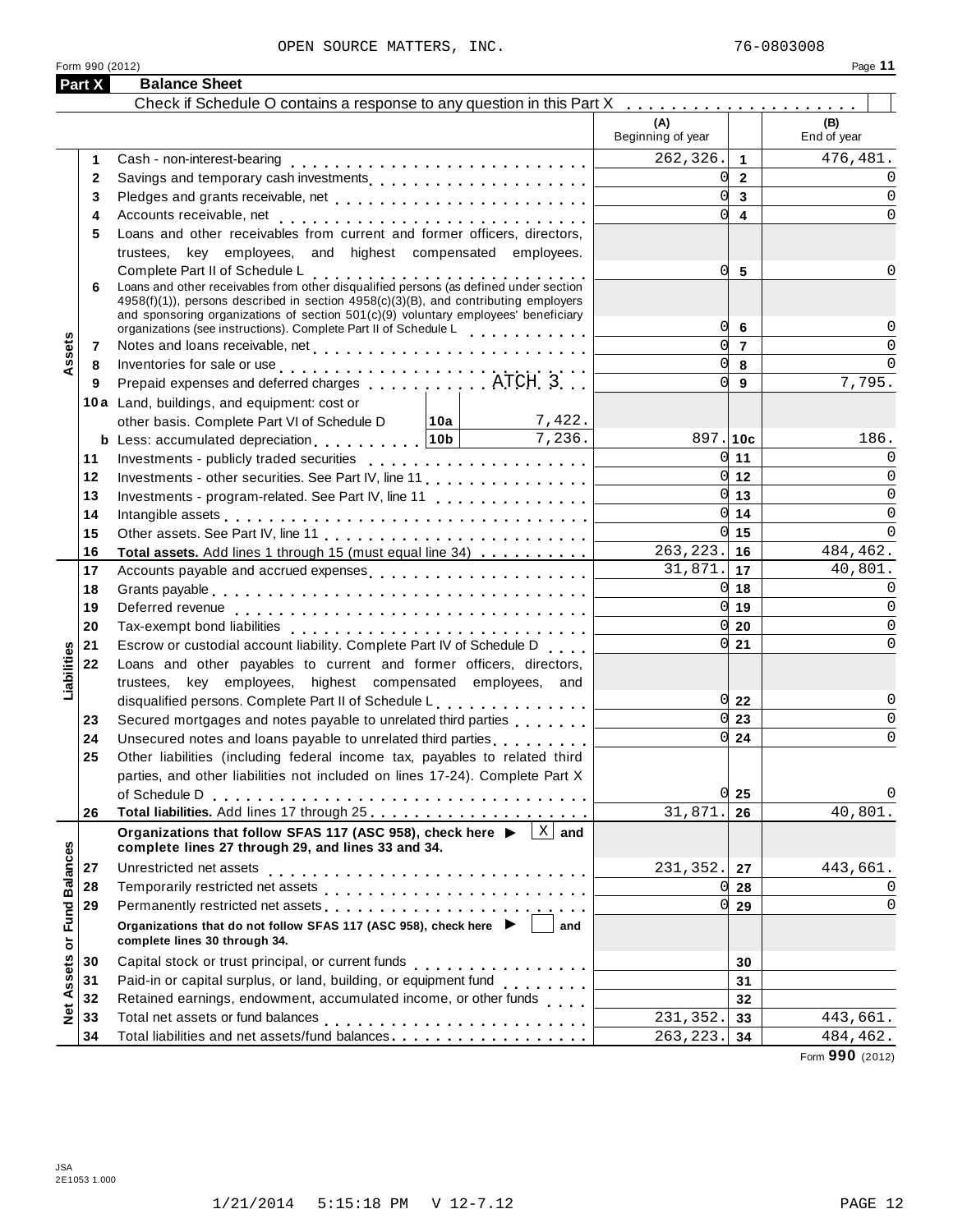|                 | Form 990 (2012)                                                                                                                                                                                                                                                                                                                                            |                         |                |          | Page 12     |
|-----------------|------------------------------------------------------------------------------------------------------------------------------------------------------------------------------------------------------------------------------------------------------------------------------------------------------------------------------------------------------------|-------------------------|----------------|----------|-------------|
| Part XI         | <b>Reconciliation of Net Assets</b>                                                                                                                                                                                                                                                                                                                        |                         |                |          |             |
|                 | Check if Schedule O contains a response to any question in this Part XI.                                                                                                                                                                                                                                                                                   |                         |                |          |             |
| 1               |                                                                                                                                                                                                                                                                                                                                                            | $\mathbf{1}$            |                | 571,984. |             |
| 2               |                                                                                                                                                                                                                                                                                                                                                            | $\overline{2}$          |                |          | 359,675.    |
| 3               |                                                                                                                                                                                                                                                                                                                                                            | 3                       |                |          | 212,309.    |
| 4               | Net assets or fund balances at beginning of year (must equal Part X, line 33, column (A))                                                                                                                                                                                                                                                                  | $\overline{\mathbf{4}}$ |                |          | 231,352.    |
| 5               |                                                                                                                                                                                                                                                                                                                                                            | 5                       |                |          | 0           |
| 6               |                                                                                                                                                                                                                                                                                                                                                            | 6                       |                |          | $\Omega$    |
| 7               |                                                                                                                                                                                                                                                                                                                                                            | $\overline{7}$          |                |          | 0           |
| 8               |                                                                                                                                                                                                                                                                                                                                                            | 8                       |                |          | $\mathbf 0$ |
| 9               | Other changes in net assets or fund balances (explain in Schedule O)                                                                                                                                                                                                                                                                                       | 9                       |                |          | $\mathbf 0$ |
| 10              | Net assets or fund balances at end of year. Combine lines 3 through 9 (must equal Part X, line                                                                                                                                                                                                                                                             |                         |                |          |             |
|                 |                                                                                                                                                                                                                                                                                                                                                            | 10                      |                | 443,661. |             |
| <b>Part XII</b> | <b>Financial Statements and Reporting</b>                                                                                                                                                                                                                                                                                                                  |                         |                |          |             |
|                 | Check if Schedule O contains a response to any question in this Part XII                                                                                                                                                                                                                                                                                   |                         |                |          |             |
| 1               | $X$ Accrual<br>Accounting method used to prepare the Form 990:  <br>Cash<br>Other<br>If the organization changed its method of accounting from a prior year or checked "Other," explain in<br>Schedule O.                                                                                                                                                  |                         |                | Yes      | No          |
|                 | 2a Were the organization's financial statements compiled or reviewed by an independent accountant?<br>If "Yes," check a box below to indicate whether the financial statements for the year were compiled or<br>reviewed on a separate basis, consolidated basis, or both:<br>Separate basis<br>Consolidated basis<br>Both consolidated and separate basis |                         | 2a             |          |             |
|                 | <b>b</b> Were the organization's financial statements audited by an independent accountant?                                                                                                                                                                                                                                                                |                         | 2 <sub>b</sub> |          |             |
|                 | If "Yes," check a box below to indicate whether the financial statements for the year were audited on a<br>separate basis, consolidated basis, or both:<br>Consolidated basis<br>Both consolidated and separate basis<br>Separate basis                                                                                                                    |                         |                |          |             |
|                 | c If "Yes" to line 2a or 2b, does the organization have a committee that assumes responsibility for oversight                                                                                                                                                                                                                                              |                         |                |          |             |
|                 | of the audit, review, or compilation of its financial statements and selection of an independent accountant?                                                                                                                                                                                                                                               |                         | 2 <sub>c</sub> |          |             |
|                 | If the organization changed either its oversight process or selection process during the tax year, explain in<br>Schedule O.                                                                                                                                                                                                                               |                         |                |          |             |
|                 | 3a As a result of a federal award, was the organization required to undergo an audit or audits as set forth in                                                                                                                                                                                                                                             |                         |                |          |             |
|                 |                                                                                                                                                                                                                                                                                                                                                            |                         | 3a             |          |             |
|                 | <b>b</b> If "Yes," did the organization undergo the required audit or audits? If the organization did not undergo the<br>required audit or audits, explain why in Schedule O and describe any steps taken to undergo such audits                                                                                                                           |                         | 3 <sub>b</sub> |          |             |

Form **990** (2012)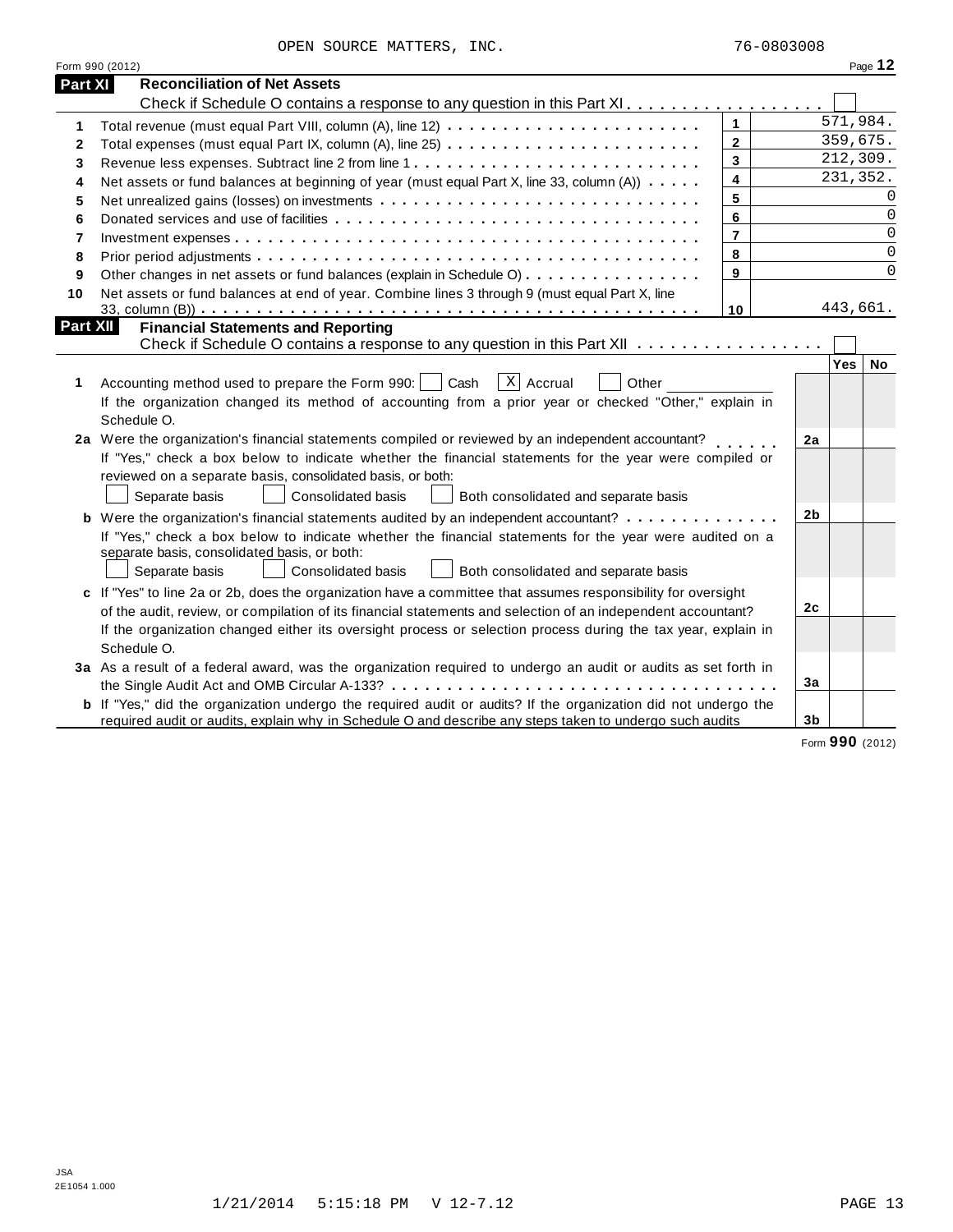| <b>SCHEDULE D</b> |  |
|-------------------|--|
| (Form 990)        |  |

# **Supplemental Financial Statements**<br> **Complete if the organization answered "Yes," to Form 990, 2012**

(Form 990)<br>  $\bullet$  Complete if the organization answered "Yes," to Form 990,<br>
Department of the Treasury Part IV, line 6, 7, 8, 9, 10, 11a, 11b, 11c, 11d, 11e, 11f, 12a, or 12b. Internal Revenue Service I**Attach to Form 990.** I**See separate instructions. Inspection**

| <b>Open to Public</b><br><b>Inspection</b> |
|--------------------------------------------|
| $20$ 12                                    |
| UMD NU. 1343-0047                          |

|              | internar i tevenae och vice<br>Name of the organization                                                                                                                                                                              |                         | <b>Employer identification number</b>               |
|--------------|--------------------------------------------------------------------------------------------------------------------------------------------------------------------------------------------------------------------------------------|-------------------------|-----------------------------------------------------|
|              | OPEN SOURCE MATTERS, INC.                                                                                                                                                                                                            |                         | 76-0803008                                          |
|              | Organizations Maintaining Donor Advised Funds or Other Similar Funds or Accounts. Complete if the<br>Part I<br>organization answered "Yes" to Form 990, Part IV, line 6.                                                             |                         |                                                     |
|              |                                                                                                                                                                                                                                      | (a) Donor advised funds | (b) Funds and other accounts                        |
| 1            | Total number at end of year example.                                                                                                                                                                                                 |                         |                                                     |
| $\mathbf 2$  | Aggregate contributions to (during year)                                                                                                                                                                                             |                         |                                                     |
| 3            | Aggregate grants from (during year)                                                                                                                                                                                                  |                         |                                                     |
| 4            | Aggregate value at end of year                                                                                                                                                                                                       |                         |                                                     |
| 5            | Did the organization inform all donors and donor advisors in writing that the assets held in donor advised                                                                                                                           |                         |                                                     |
| 6            | funds are the organization's property, subject to the organization's exclusive legal control? $\ldots \ldots \ldots$<br>Did the organization inform all grantees, donors, and donor advisors in writing that grant funds can be used |                         | Yes<br><b>No</b>                                    |
|              | only for charitable purposes and not for the benefit of the donor or donor advisor, or for any other purpose                                                                                                                         |                         |                                                     |
|              |                                                                                                                                                                                                                                      |                         | Yes<br>No                                           |
|              | Conservation Easements. Complete if the organization answered "Yes" to Form 990, Part IV, line 7.<br>Part II                                                                                                                         |                         |                                                     |
| 1            | Purpose(s) of conservation easements held by the organization (check all that apply).                                                                                                                                                |                         |                                                     |
|              | Preservation of land for public use (e.g., recreation or education)                                                                                                                                                                  |                         | Preservation of an historically important land area |
|              | Protection of natural habitat                                                                                                                                                                                                        |                         | Preservation of a certified historic structure      |
|              | Preservation of open space                                                                                                                                                                                                           |                         |                                                     |
| $\mathbf{2}$ | Complete lines 2a through 2d if the organization held a qualified conservation contribution in the form of a conservation                                                                                                            |                         |                                                     |
|              | easement on the last day of the tax year.                                                                                                                                                                                            |                         |                                                     |
|              |                                                                                                                                                                                                                                      |                         | Held at the End of the Tax Year                     |
| a            |                                                                                                                                                                                                                                      |                         | 2a                                                  |
| b            |                                                                                                                                                                                                                                      |                         | 2 <sub>b</sub>                                      |
| c            | Number of conservation easements on a certified historic structure included in (a)                                                                                                                                                   |                         | 2c                                                  |
| d            | Number of conservation easements included in (c) acquired after 8/17/06, and not on a                                                                                                                                                |                         |                                                     |
|              |                                                                                                                                                                                                                                      |                         | 2d                                                  |
| 3            | Number of conservation easements modified, transferred, released, extinguished, or terminated by the organization during the                                                                                                         |                         |                                                     |
|              | tax year $\triangleright$ __________________                                                                                                                                                                                         |                         |                                                     |
| 4            | Number of states where property subject to conservation easement is located ▶ ________________                                                                                                                                       |                         |                                                     |
| 5            | Does the organization have a written policy regarding the periodic monitoring, inspection, handling of                                                                                                                               |                         |                                                     |
|              |                                                                                                                                                                                                                                      |                         | Yes<br><b>No</b>                                    |
| 6            | Staff and volunteer hours devoted to monitoring, inspecting, and enforcing conservation easements during the year                                                                                                                    |                         |                                                     |
|              | __________________                                                                                                                                                                                                                   |                         |                                                     |
| 7            | Amount of expenses incurred in monitoring, inspecting, and enforcing conservation easements during the year                                                                                                                          |                         |                                                     |
|              | $\triangleright$ \$ ___________________                                                                                                                                                                                              |                         |                                                     |
| 8            | Does each conservation easement reported on line 2(d) above satisfy the requirements of section 170(h)(4)(B)                                                                                                                         |                         |                                                     |
|              |                                                                                                                                                                                                                                      |                         | <b>Yes</b><br>No                                    |
| 9            | In Part XIII, describe how the organization reports conservation easements in its revenue and expense statement, and                                                                                                                 |                         |                                                     |
|              | balance sheet, and include, if applicable, the text of the footnote to the organization's financial statements that describes the                                                                                                    |                         |                                                     |
|              | organization's accounting for conservation easements.                                                                                                                                                                                |                         |                                                     |
|              | Organizations Maintaining Collections of Art, Historical Treasures, or Other Similar Assets.<br>Part III<br>Complete if the organization answered "Yes" to Form 990, Part IV, line 8.                                                |                         |                                                     |
|              |                                                                                                                                                                                                                                      |                         |                                                     |
| 1a           | If the organization elected, as permitted under SFAS 116 (ASC 958), not to report in its revenue statement and balance sheet works of art, historical treasures, or other similar assets held for public exhibition, education       |                         |                                                     |
| b            | If the organization elected, as permitted under SFAS 116 (ASC 958), to report in its revenue statement and balance sheet                                                                                                             |                         |                                                     |
|              | works of art, historical treasures, or other similar assets held for public exhibition, education, or research in furtherance of                                                                                                     |                         |                                                     |
|              | public service, provide the following amounts relating to these items:                                                                                                                                                               |                         |                                                     |
|              |                                                                                                                                                                                                                                      |                         |                                                     |
|              |                                                                                                                                                                                                                                      |                         |                                                     |
| $\mathbf{2}$ | If the organization received or held works of art, historical treasures, or other similar assets for financial gain, provide the                                                                                                     |                         |                                                     |
|              | following amounts required to be reported under SFAS 116 (ASC 958) relating to these items:                                                                                                                                          |                         |                                                     |
| a            |                                                                                                                                                                                                                                      |                         |                                                     |
| b            | For Paperwork Reduction Act Notice, see the Instructions for Form 990.                                                                                                                                                               |                         | Schedule D (Form 990) 2012                          |
| JSA          |                                                                                                                                                                                                                                      |                         |                                                     |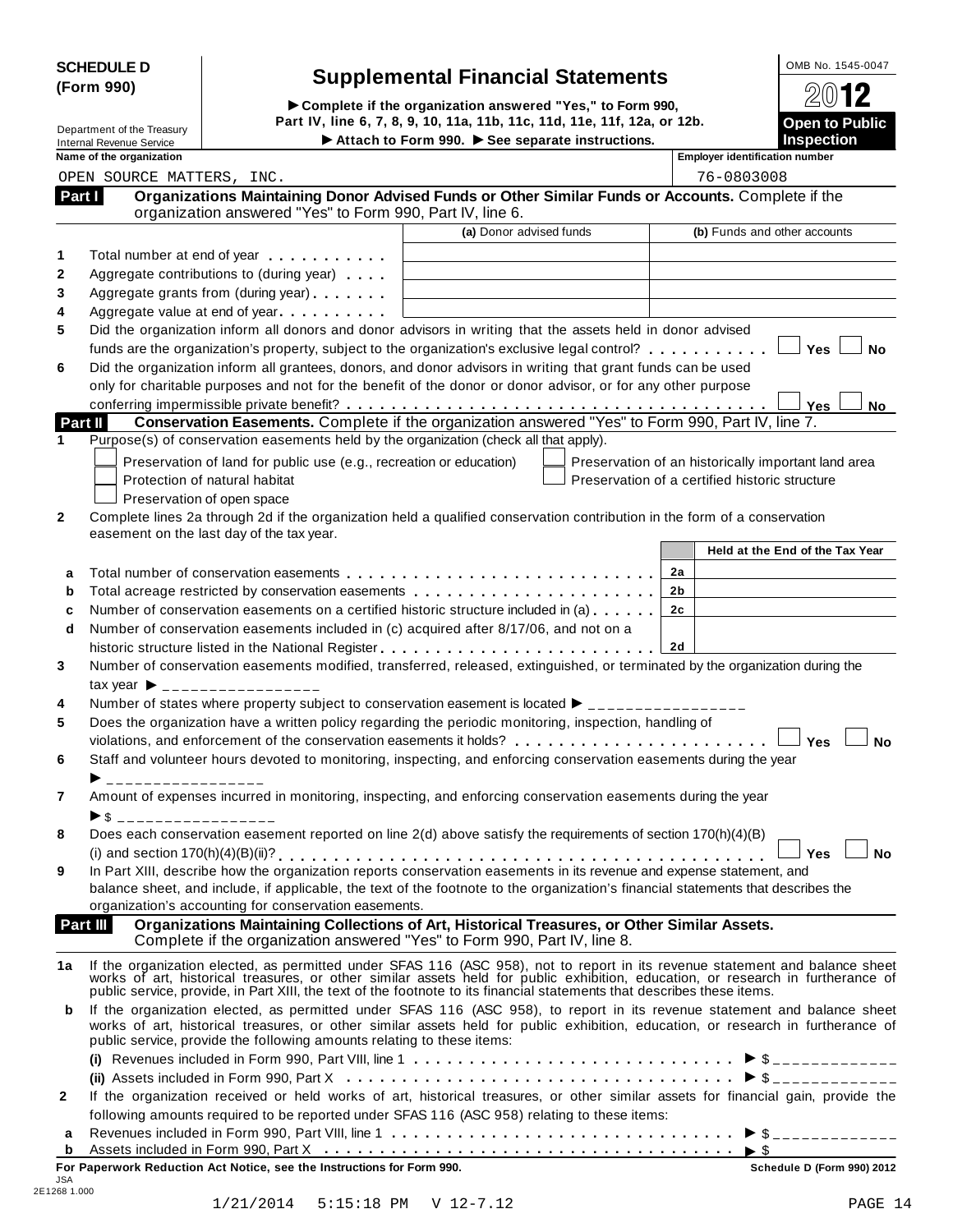|        | Schedule D (Form 990) 2012                                                                                                                                                                                                    |                  |                                         |                         |                    |     |                           |                                 |        |                     |            | Page 2 |
|--------|-------------------------------------------------------------------------------------------------------------------------------------------------------------------------------------------------------------------------------|------------------|-----------------------------------------|-------------------------|--------------------|-----|---------------------------|---------------------------------|--------|---------------------|------------|--------|
|        | Organizations Maintaining Collections of Art, Historical Treasures, or Other Similar Assets (continued)<br>Part III                                                                                                           |                  |                                         |                         |                    |     |                           |                                 |        |                     |            |        |
| 3      | Using the organization's acquisition, accession, and other records, check any of the following that are a significant use of its<br>collection items (check all that apply):                                                  |                  |                                         |                         |                    |     |                           |                                 |        |                     |            |        |
| а      | Public exhibition                                                                                                                                                                                                             |                  | d                                       |                         |                    |     | Loan or exchange programs |                                 |        |                     |            |        |
| b      | Scholarly research                                                                                                                                                                                                            |                  | e                                       |                         |                    |     |                           |                                 |        |                     |            |        |
| c      | Preservation for future generations                                                                                                                                                                                           |                  |                                         |                         |                    |     |                           |                                 |        |                     |            |        |
|        | Provide a description of the organization's collections and explain how they further the organization's exempt purpose in Part<br>XIII.                                                                                       |                  |                                         |                         |                    |     |                           |                                 |        |                     |            |        |
| 5      | During the year, did the organization solicit or receive donations of art, historical treasures, or other similar<br>assets to be sold to raise funds rather than to be maintained as part of the organization's collection?  |                  |                                         |                         |                    |     |                           |                                 |        | Yes                 |            | No     |
|        | Escrow and Custodial Arrangements. Complete if the organization answered "Yes" to Form 990, Part IV,<br><b>Part IV</b><br>line 9, or reported an amount on Form 990, Part X, line 21.                                         |                  |                                         |                         |                    |     |                           |                                 |        |                     |            |        |
|        | 1a Is the organization an agent, trustee, custodian or other intermediary for contributions or other assets not                                                                                                               |                  |                                         |                         |                    |     |                           |                                 |        |                     |            |        |
| b      | If "Yes," explain the arrangement in Part XIII and complete the following table:                                                                                                                                              |                  |                                         |                         |                    |     |                           |                                 |        | Yes                 |            | No     |
|        |                                                                                                                                                                                                                               |                  |                                         |                         |                    |     |                           |                                 | Amount |                     |            |        |
| c      |                                                                                                                                                                                                                               |                  |                                         |                         |                    | 1с. |                           |                                 |        |                     |            |        |
|        |                                                                                                                                                                                                                               |                  |                                         |                         |                    | 1d  |                           |                                 |        |                     |            |        |
|        |                                                                                                                                                                                                                               |                  |                                         |                         |                    | 1e  |                           |                                 |        |                     |            |        |
|        |                                                                                                                                                                                                                               |                  |                                         |                         |                    | 1f  |                           |                                 |        |                     |            |        |
| 2a     |                                                                                                                                                                                                                               |                  |                                         |                         |                    |     |                           |                                 |        | <b>Yes</b>          |            | No     |
|        | b If "Yes," explain the arrangement in Part XIII. Check here if the explanation has been provided in Part XIII.                                                                                                               |                  |                                         |                         |                    |     |                           |                                 |        |                     |            |        |
| Part V | Endowment Funds. Complete if the organization answered "Yes" to Form 990, Part IV, line 10.                                                                                                                                   |                  |                                         |                         |                    |     |                           |                                 |        |                     |            |        |
|        |                                                                                                                                                                                                                               | (a) Current year | (b) Prior year                          |                         | (c) Two years back |     |                           | (d) Three years back            |        | (e) Four years back |            |        |
| 1a     | Beginning of year balance                                                                                                                                                                                                     |                  |                                         |                         |                    |     |                           |                                 |        |                     |            |        |
| b      | Contributions                                                                                                                                                                                                                 |                  |                                         |                         |                    |     |                           |                                 |        |                     |            |        |
|        | c Net investment earnings, gains,                                                                                                                                                                                             |                  |                                         |                         |                    |     |                           |                                 |        |                     |            |        |
|        | and losses experiences and losses and losses and losses and the set of the set of the set of the set of the set of the set of the set of the set of the set of the set of the set of the set of the set of the set of the set |                  |                                         |                         |                    |     |                           |                                 |        |                     |            |        |
|        | Grants or scholarships                                                                                                                                                                                                        |                  |                                         |                         |                    |     |                           |                                 |        |                     |            |        |
|        | e Other expenditures for facilities                                                                                                                                                                                           |                  |                                         |                         |                    |     |                           |                                 |        |                     |            |        |
|        | and programs                                                                                                                                                                                                                  |                  |                                         |                         |                    |     |                           |                                 |        |                     |            |        |
|        | f Administrative expenses                                                                                                                                                                                                     |                  |                                         |                         |                    |     |                           |                                 |        |                     |            |        |
|        | End of year balance expansion of year balance                                                                                                                                                                                 |                  |                                         |                         |                    |     |                           |                                 |        |                     |            |        |
| 2      | Provide the estimated percentage of the current year end balance (line 1g, column (a)) held as:                                                                                                                               |                  |                                         |                         |                    |     |                           |                                 |        |                     |            |        |
|        | Board designated or quasi-endowment >                                                                                                                                                                                         |                  |                                         |                         |                    |     |                           |                                 |        |                     |            |        |
|        | Permanent endowment ▶                                                                                                                                                                                                         | ℅                |                                         |                         |                    |     |                           |                                 |        |                     |            |        |
|        | c Temporarily restricted endowment >                                                                                                                                                                                          | %                |                                         |                         |                    |     |                           |                                 |        |                     |            |        |
|        | The percentages in lines 2a, 2b, and 2c should equal 100%.                                                                                                                                                                    |                  |                                         |                         |                    |     |                           |                                 |        |                     |            |        |
|        | 3a Are there endowment funds not in the possession of the organization that are held and administered for the                                                                                                                 |                  |                                         |                         |                    |     |                           |                                 |        |                     |            |        |
|        | organization by:                                                                                                                                                                                                              |                  |                                         |                         |                    |     |                           |                                 |        |                     | <b>Yes</b> | No     |
|        |                                                                                                                                                                                                                               |                  |                                         |                         |                    |     |                           |                                 |        | 3a(i)               |            |        |
|        |                                                                                                                                                                                                                               |                  |                                         |                         |                    |     |                           |                                 |        | 3a(ii)              |            |        |
|        | If "Yes" to 3a(ii), are the related organizations listed as required on Schedule R?                                                                                                                                           |                  |                                         |                         |                    |     |                           |                                 |        | 3b                  |            |        |
|        | Describe in Part XIII the intended uses of the organization's endowment funds.                                                                                                                                                |                  |                                         |                         |                    |     |                           |                                 |        |                     |            |        |
|        | <b>Part VI</b><br>Land, Buildings, and Equipment. See Form 990, Part X, line 10.                                                                                                                                              |                  |                                         |                         |                    |     |                           |                                 |        |                     |            |        |
|        | Description of property                                                                                                                                                                                                       |                  | (a) Cost or other basis<br>(investment) | (b) Cost or other basis | (other)            |     |                           | (c) Accumulated<br>depreciation |        | (d) Book value      |            |        |
| 1a     |                                                                                                                                                                                                                               |                  |                                         |                         |                    |     |                           |                                 |        |                     |            |        |
| b      | Buildings                                                                                                                                                                                                                     |                  |                                         |                         |                    |     |                           |                                 |        |                     |            |        |
|        | Leasehold improvements <b>contained contained contained contained contained contained contained contained </b>                                                                                                                |                  |                                         |                         |                    |     |                           |                                 |        |                     |            |        |
| d      |                                                                                                                                                                                                                               |                  |                                         |                         |                    |     |                           |                                 |        |                     |            |        |
|        |                                                                                                                                                                                                                               |                  |                                         |                         |                    |     |                           |                                 |        |                     |            |        |
|        | Total. Add lines 1a through 1e. (Column (d) must equal Form 990, Part X, column (B), line 10(c).)                                                                                                                             |                  |                                         |                         |                    |     |                           | ▶                               |        |                     |            |        |

**Schedule D (Form 990) 2012**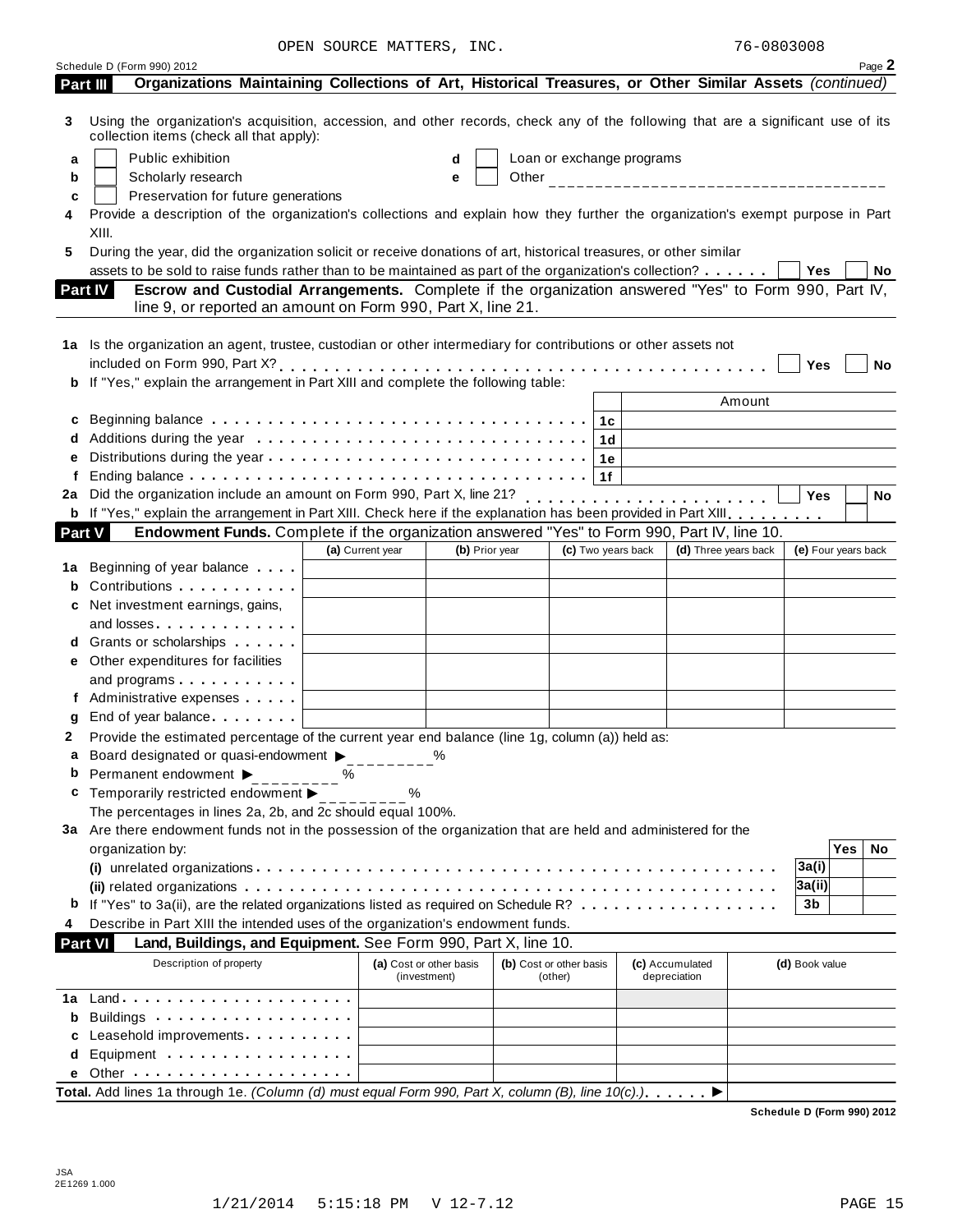|                                                                                                                                                                               |                                                                         |                 | Page 3                                                       |
|-------------------------------------------------------------------------------------------------------------------------------------------------------------------------------|-------------------------------------------------------------------------|-----------------|--------------------------------------------------------------|
| Part VII                                                                                                                                                                      | Investments - Other Securities. See Form 990, Part X, line 12.          |                 |                                                              |
|                                                                                                                                                                               | (a) Description of security or category<br>(including name of security) | (b) Book value  | (c) Method of valuation:<br>Cost or end-of-year market value |
|                                                                                                                                                                               | (1) Financial derivatives                                               |                 |                                                              |
|                                                                                                                                                                               |                                                                         |                 |                                                              |
|                                                                                                                                                                               | (3) Other__________________                                             |                 |                                                              |
| (A)                                                                                                                                                                           |                                                                         |                 |                                                              |
| (B)                                                                                                                                                                           |                                                                         |                 |                                                              |
| $\underline{(C)}$                                                                                                                                                             |                                                                         |                 |                                                              |
| (D)<br>(E)                                                                                                                                                                    |                                                                         |                 |                                                              |
| (F)                                                                                                                                                                           |                                                                         |                 |                                                              |
| (G)                                                                                                                                                                           |                                                                         |                 |                                                              |
| (H)                                                                                                                                                                           |                                                                         |                 |                                                              |
| (1)                                                                                                                                                                           |                                                                         |                 |                                                              |
|                                                                                                                                                                               | Total. (Column (b) must equal Form 990, Part X, col. (B) line 12.)<br>▶ |                 |                                                              |
| <b>Part VIII</b>                                                                                                                                                              | Investments - Program Related. See Form 990, Part X, line 13.           |                 |                                                              |
|                                                                                                                                                                               | (a) Description of investment type                                      | (b) Book value  | (c) Method of valuation:<br>Cost or end-of-year market value |
| (1)                                                                                                                                                                           |                                                                         |                 |                                                              |
| (2)<br>(3)                                                                                                                                                                    |                                                                         |                 |                                                              |
| (4)                                                                                                                                                                           |                                                                         |                 |                                                              |
| (5)                                                                                                                                                                           |                                                                         |                 |                                                              |
| (6)                                                                                                                                                                           |                                                                         |                 |                                                              |
| (7)                                                                                                                                                                           |                                                                         |                 |                                                              |
| (8)                                                                                                                                                                           |                                                                         |                 |                                                              |
| (9)                                                                                                                                                                           |                                                                         |                 |                                                              |
|                                                                                                                                                                               |                                                                         |                 |                                                              |
| (10)                                                                                                                                                                          |                                                                         |                 |                                                              |
|                                                                                                                                                                               | Total. (Column (b) must equal Form 990, Part X, col. (B) line 13.)<br>▶ |                 |                                                              |
|                                                                                                                                                                               | Other Assets. See Form 990, Part X, line 15.                            |                 |                                                              |
|                                                                                                                                                                               |                                                                         | (a) Description | (b) Book value                                               |
|                                                                                                                                                                               |                                                                         |                 |                                                              |
|                                                                                                                                                                               |                                                                         |                 |                                                              |
|                                                                                                                                                                               |                                                                         |                 |                                                              |
|                                                                                                                                                                               |                                                                         |                 |                                                              |
|                                                                                                                                                                               |                                                                         |                 |                                                              |
|                                                                                                                                                                               |                                                                         |                 |                                                              |
|                                                                                                                                                                               |                                                                         |                 |                                                              |
|                                                                                                                                                                               |                                                                         |                 |                                                              |
|                                                                                                                                                                               |                                                                         |                 |                                                              |
|                                                                                                                                                                               | Total. (Column (b) must equal Form 990, Part X, col. (B) line 15.)      |                 | ▶                                                            |
|                                                                                                                                                                               | Other Liabilities. See Form 990, Part X, line 25.                       |                 |                                                              |
|                                                                                                                                                                               | (a) Description of liability                                            | (b) Book value  |                                                              |
|                                                                                                                                                                               | (1) Federal income taxes                                                |                 |                                                              |
|                                                                                                                                                                               |                                                                         |                 |                                                              |
|                                                                                                                                                                               |                                                                         |                 |                                                              |
|                                                                                                                                                                               |                                                                         |                 |                                                              |
|                                                                                                                                                                               |                                                                         |                 |                                                              |
|                                                                                                                                                                               |                                                                         |                 |                                                              |
|                                                                                                                                                                               |                                                                         |                 |                                                              |
|                                                                                                                                                                               |                                                                         |                 |                                                              |
|                                                                                                                                                                               |                                                                         |                 |                                                              |
| <b>Part IX</b><br>(1)<br>(2)<br>(3)<br>(4)<br>(5)<br>(6)<br>(7)<br>(8)<br>(9)<br>(10)<br>Part X<br>1.<br>(2)<br>(3)<br>(4)<br>(5)<br>(6)<br>(7)<br>(8)<br>(9)<br>(10)<br>(11) |                                                                         |                 |                                                              |

liability for uncertain tax positions under FIN 48 (ASC 740). Check here if the text of the footnote has been provided in Part XIII SCH SCHED (Form 990) 2012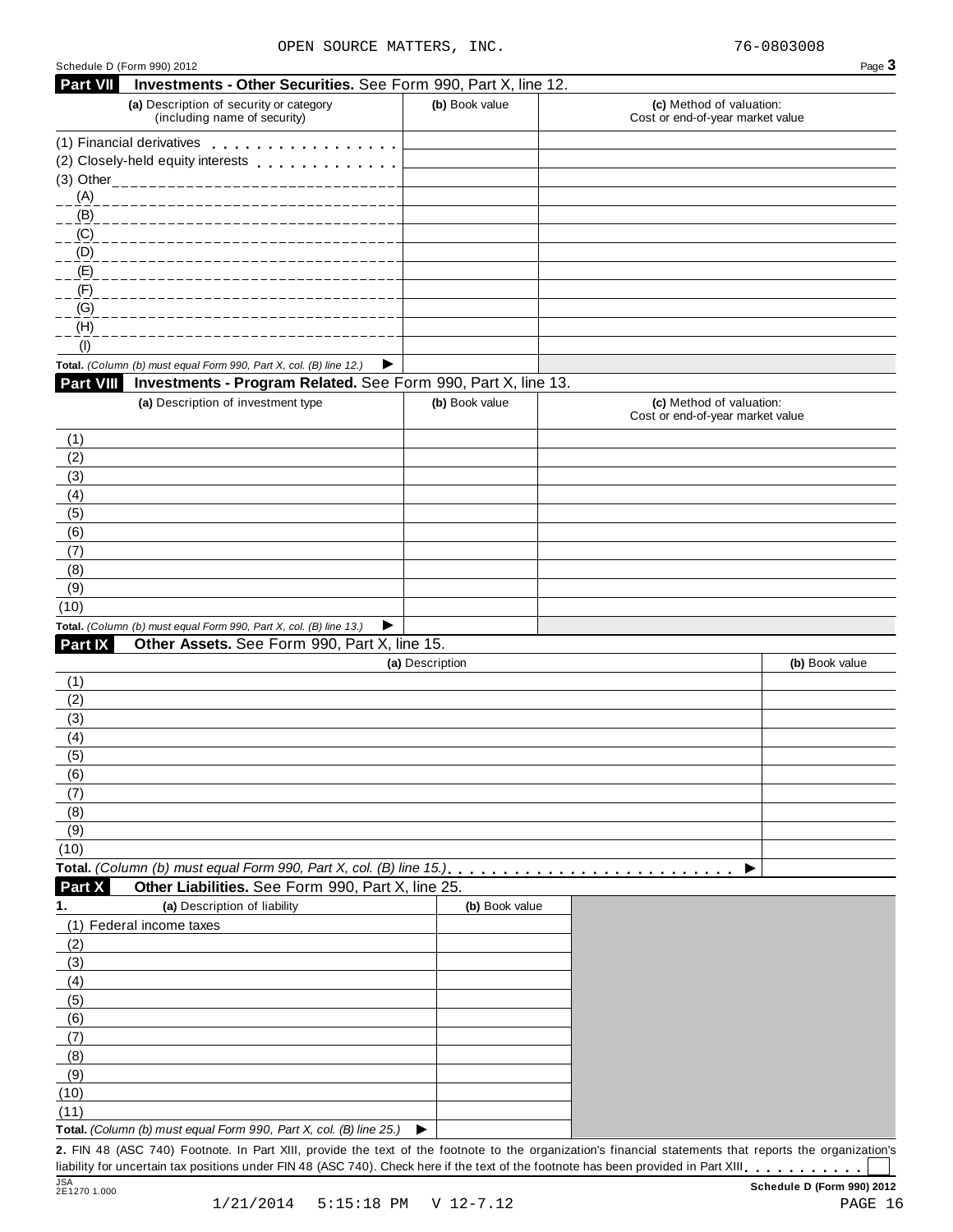|                | Schedule D (Form 990) 2012                                                                                                                                                                                                                                                                                |    | Page 4 |
|----------------|-----------------------------------------------------------------------------------------------------------------------------------------------------------------------------------------------------------------------------------------------------------------------------------------------------------|----|--------|
| <b>Part XI</b> | Reconciliation of Revenue per Audited Financial Statements With Revenue per Return                                                                                                                                                                                                                        |    |        |
| 1.             | Total revenue, gains, and other support per audited financial statements<br>Total revenue, gains, and other support per audited financial statements                                                                                                                                                      | 1  |        |
| 2              | Amounts included on line 1 but not on Form 990, Part VIII, line 12:                                                                                                                                                                                                                                       |    |        |
| а              | Net unrealized gains on investments<br>2a                                                                                                                                                                                                                                                                 |    |        |
| b              | Donated services and use of facilities<br>2 <sub>b</sub>                                                                                                                                                                                                                                                  |    |        |
| с              | 2c                                                                                                                                                                                                                                                                                                        |    |        |
| d              | 2d                                                                                                                                                                                                                                                                                                        |    |        |
| e              | Add lines 2a through 2d                                                                                                                                                                                                                                                                                   | 2e |        |
| 3              |                                                                                                                                                                                                                                                                                                           | 3  |        |
| 4              | Amounts included on Form 990, Part VIII, line 12, but not on line 1:                                                                                                                                                                                                                                      |    |        |
| a              | Investment expenses not included on Form 990, Part VIII, line 7b<br>4a                                                                                                                                                                                                                                    |    |        |
| b              | 4b                                                                                                                                                                                                                                                                                                        |    |        |
|                | Add lines 4a and 4b                                                                                                                                                                                                                                                                                       | 4c |        |
| 5              | Total revenue. Add lines 3 and 4c. (This must equal Form 990, Part I, line 12.)                                                                                                                                                                                                                           | 5  |        |
|                | Part XII Reconciliation of Expenses per Audited Financial Statements With Expenses per Return                                                                                                                                                                                                             |    |        |
| 1              | Total expenses and losses per audited financial statements                                                                                                                                                                                                                                                |    |        |
| 2              | Amounts included on line 1 but not on Form 990, Part IX, line 25:                                                                                                                                                                                                                                         |    |        |
| a              | 2a                                                                                                                                                                                                                                                                                                        |    |        |
| b              | 2 <sub>b</sub>                                                                                                                                                                                                                                                                                            |    |        |
|                | Other losses<br>2c                                                                                                                                                                                                                                                                                        |    |        |
| d              | 2d                                                                                                                                                                                                                                                                                                        |    |        |
| е              | Add lines 2a through 2d                                                                                                                                                                                                                                                                                   | 2e |        |
| 3              |                                                                                                                                                                                                                                                                                                           | 3  |        |
| 4              | Amounts included on Form 990, Part IX, line 25, but not on line 1:                                                                                                                                                                                                                                        |    |        |
| a              | Investment expenses not included on Form 990, Part VIII, line 7b<br>4a                                                                                                                                                                                                                                    |    |        |
| b              | Other (Describe in Part XIII.)<br>4b                                                                                                                                                                                                                                                                      |    |        |
|                | Add lines 4a and 4b                                                                                                                                                                                                                                                                                       | 4c |        |
| 5              | Total expenses. Add lines 3 and 4c. (This must equal Form 990, Part I, line 18.)                                                                                                                                                                                                                          | 5  |        |
|                | Part XIII Supplemental Information                                                                                                                                                                                                                                                                        |    |        |
|                | Complete this part to provide the descriptions required for Part II, lines 3, 5, and 9; Part III, lines 1a and 4; Part IV, lines 1b and 2b;<br>Part V, line 4; Part X, line 2; Part XI, lines 2d and 4b; and Part XII, lines 2d and 4b. Also complete this part to provide any additional<br>information. |    |        |
|                |                                                                                                                                                                                                                                                                                                           |    |        |
|                |                                                                                                                                                                                                                                                                                                           |    |        |
|                |                                                                                                                                                                                                                                                                                                           |    |        |
|                |                                                                                                                                                                                                                                                                                                           |    |        |
|                |                                                                                                                                                                                                                                                                                                           |    |        |
|                |                                                                                                                                                                                                                                                                                                           |    |        |
|                |                                                                                                                                                                                                                                                                                                           |    |        |

**Schedule D (Form 990) 2012**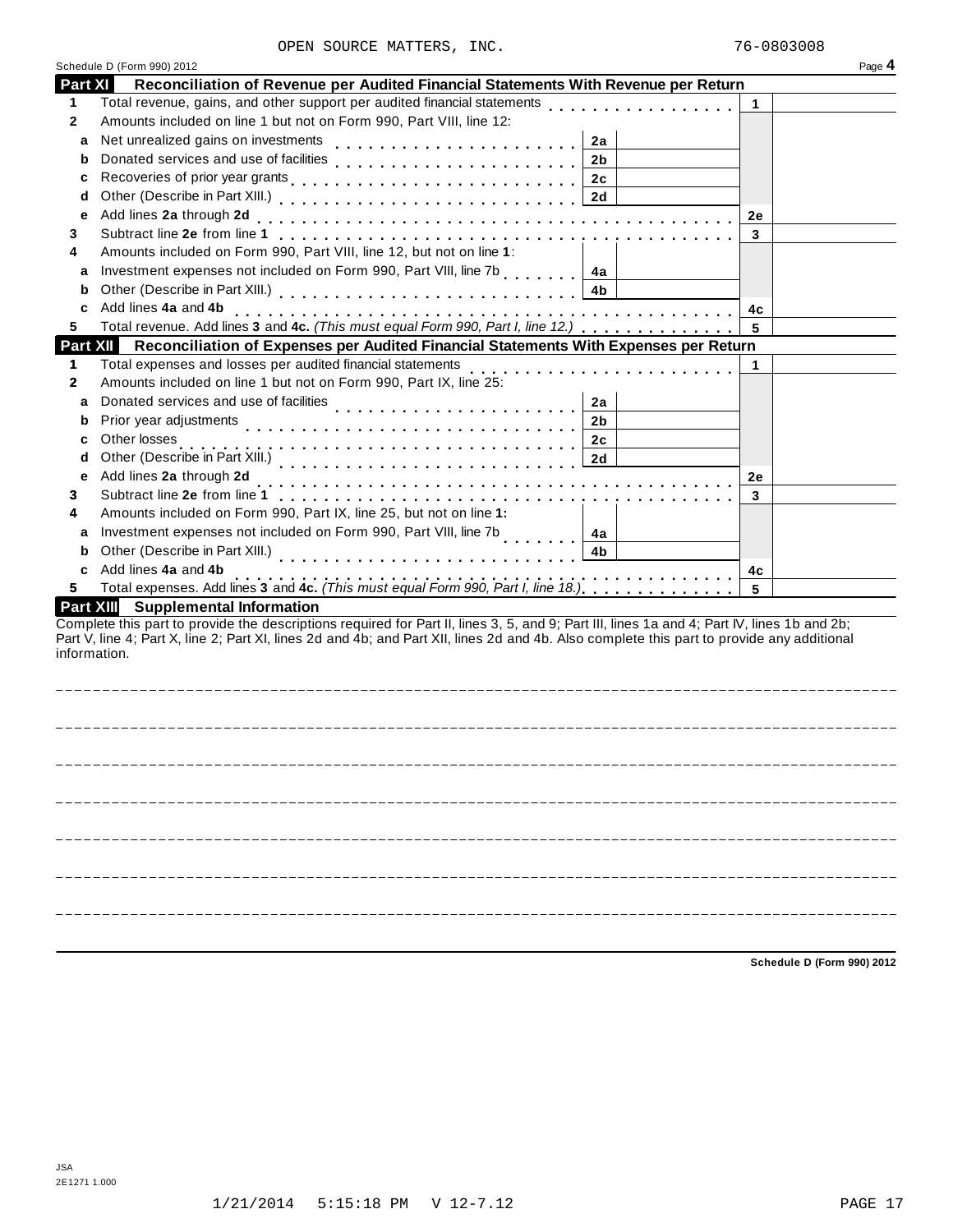**Schedule D (Form 990) 2012**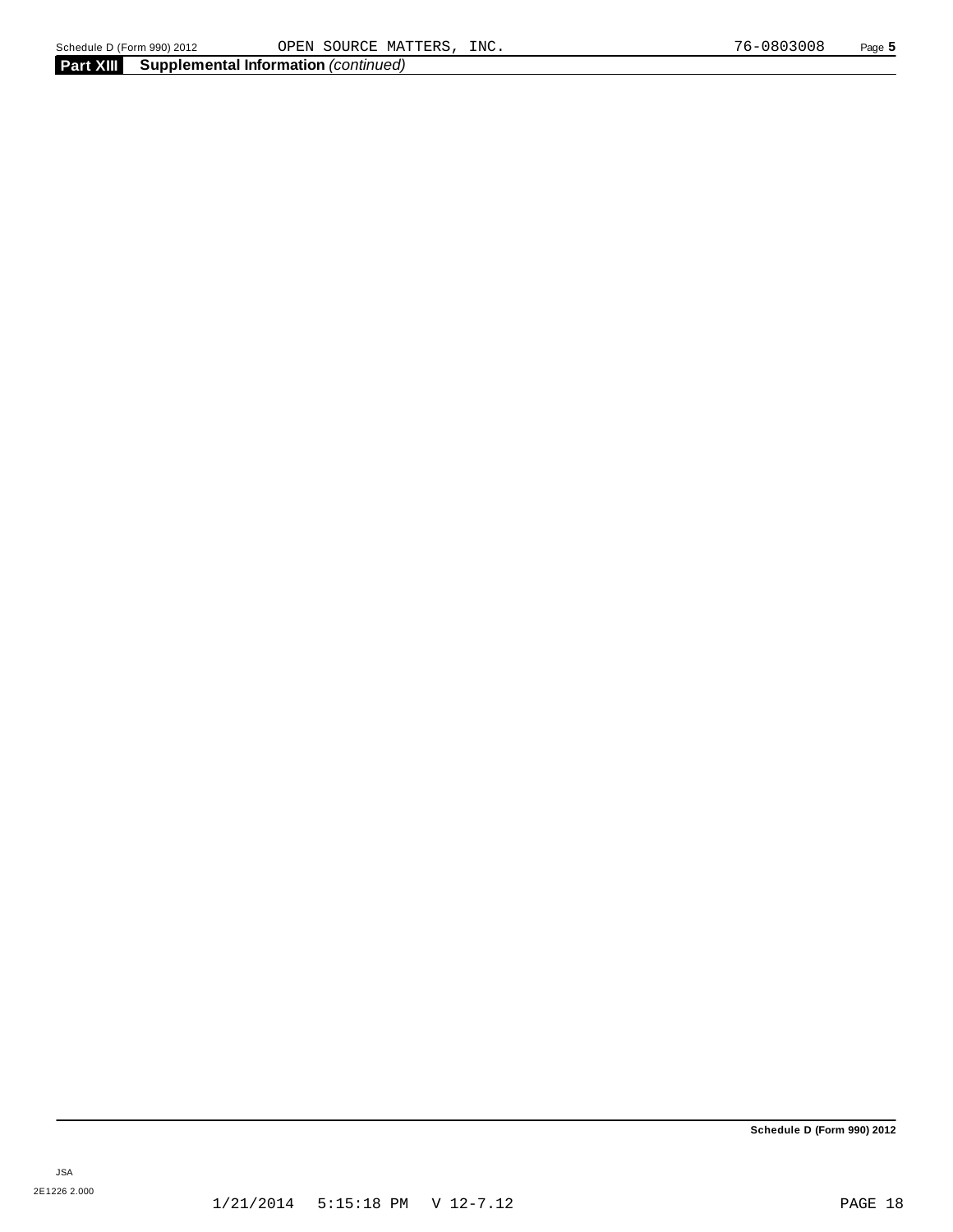For Privacy Act and Paperwork Reduction Act Notice, see the Instructions for Form 990 or 990-EZ. Schedule O (Form 990 or 990-EZ) (2012) JSA 2E1227 1.000

## <span id="page-17-0"></span>**SCHEDULE O** Supplemental Information to Form 990 or 990-EZ  $\left\lvert \frac{\text{OMB No. 1545-0047}}{\text{OMB No. 1545-0047}} \right\rgroup$

**Complete to provide information for responses to specific questions on Form 990 or 990-EZ or to provide any additional information.** Fraction of the **Formation of the COV of the COV of the COV**<br>
10-EZ or to provide any additional information.<br>
Attach to Form 990 or 990-EZ.<br>
Attach to Form 990 or 990-EZ. Department of the Treasury Internal Revenue Service I

**Open to Public Inspection**

**(Form 990 or 990-EZ)**

OPEN SOURCE MATTERS, INC. THE SOURCE OPEN SOURCE MATTERS, INC.

ATTACHMENT 1

#### FORM 990, PART III, LINE 1 - ORGANIZATION'S MISSION

SUPPORT JOOMLA! OPEN SOURCE CONTENT MANAGEMENT SYSTEM.

JOOLMLA! IS AN OPENSOURCE WEB BASED CONTENT MANAGEMENT SYSTEM WHICH

IS FREE AND AVAILABLE TO ANYONE. THE CORE TEAM OF JOOMLA! IS

COMPRISED OF VOLUNTEERS WHO HELP IN DETERMINING THE DIRECTION OF THE

PROJECT. OPEN SOURCE MATTERS, INC PROVIDES RESOURCES FOR TRAVEL

CONFERENCES, LEGAL AND PROFESSIONAL SUPPORT.

|                                         |         |                | ATTACHMENT 2  |                 |
|-----------------------------------------|---------|----------------|---------------|-----------------|
| FORM 990, PART VIII - INVESTMENT INCOME |         |                |               |                 |
|                                         | (A)     | B)             | (C)           | (D)             |
|                                         | TOTAL   | RELATED OR     | UNRELATED     | <b>EXCLUDED</b> |
| DESCRIPTION                             | REVENUE | EXEMPT REVENUE | BUSINESS REV. | REVENUE         |
| INTEREST INCOME                         |         | 597.           | 597.          |                 |
| TOTALS                                  |         | 597.           | 597.          |                 |

ATTACHMENT 3

### FORM 990, PART X - PREPAID EXPENSES AND DEFERRED CHARGES

|                  | ENDING     |
|------------------|------------|
| DESCRIPTION      | BOOK VALUE |
| PREPAID EXPENSES | 7,795.     |
| TOTALS           | 7,795.     |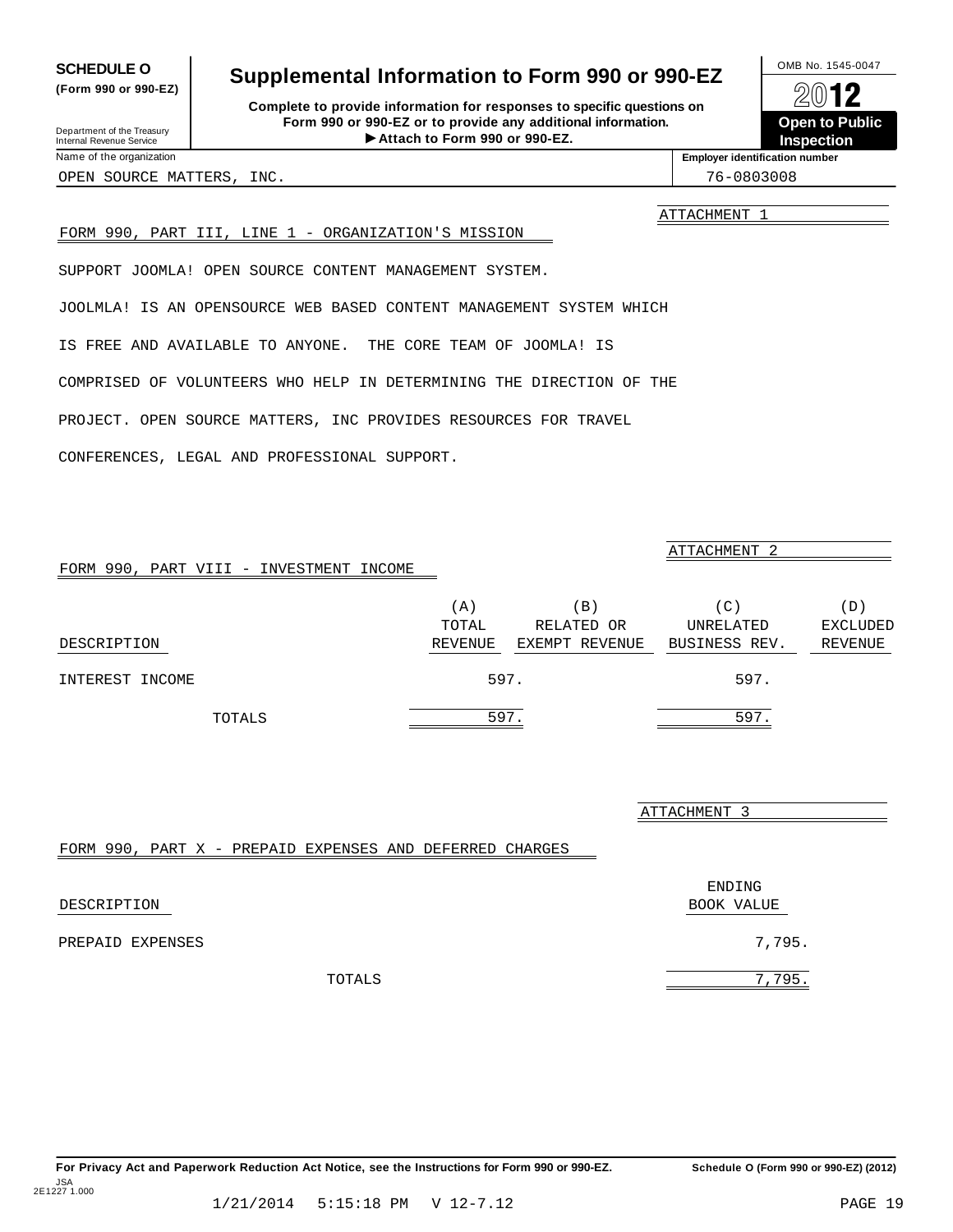**r** 

<span id="page-18-0"></span>

| <b>DEPRECIATION</b><br>Asset description<br>COMPUTER HARDWARE | Date<br>placed in<br>service<br>12/07/2007 | Unadjusted<br>or basis<br>7,422. | Bus.<br>%<br>100.000 | 179 exp.<br>reduction<br>in basis | Basis<br>Reduction | Basis for<br>depreciation<br>7,422. | 6,525. | Beginning Ending<br>Accumulated Accumulated Me-<br>depreciation depreciation thod Conv.<br>7,236. | 200DB | MQ   | Life | ACRS CRS<br>class class | 5 | Current-year<br>expense | Current-year<br>depreciation<br>711. |
|---------------------------------------------------------------|--------------------------------------------|----------------------------------|----------------------|-----------------------------------|--------------------|-------------------------------------|--------|---------------------------------------------------------------------------------------------------|-------|------|------|-------------------------|---|-------------------------|--------------------------------------|
|                                                               |                                            |                                  |                      |                                   |                    |                                     |        |                                                                                                   |       |      |      |                         |   |                         |                                      |
|                                                               |                                            |                                  |                      |                                   |                    |                                     |        |                                                                                                   |       |      |      |                         |   |                         |                                      |
|                                                               |                                            |                                  |                      |                                   |                    |                                     |        |                                                                                                   |       |      |      |                         |   |                         |                                      |
|                                                               |                                            |                                  |                      |                                   |                    |                                     |        |                                                                                                   |       |      |      |                         |   |                         |                                      |
|                                                               |                                            |                                  |                      |                                   |                    |                                     |        |                                                                                                   |       |      |      |                         |   |                         |                                      |
|                                                               |                                            |                                  |                      |                                   |                    |                                     |        |                                                                                                   |       |      |      |                         |   |                         |                                      |
|                                                               |                                            |                                  |                      |                                   |                    |                                     |        |                                                                                                   |       |      |      |                         |   |                         |                                      |
|                                                               |                                            |                                  |                      |                                   |                    |                                     |        |                                                                                                   |       |      |      |                         |   |                         |                                      |
|                                                               |                                            |                                  |                      |                                   |                    |                                     |        |                                                                                                   |       |      |      |                         |   |                         |                                      |
|                                                               |                                            |                                  |                      |                                   |                    |                                     |        |                                                                                                   |       |      |      |                         |   |                         |                                      |
|                                                               |                                            |                                  |                      |                                   |                    |                                     |        |                                                                                                   |       |      |      |                         |   |                         |                                      |
|                                                               |                                            |                                  |                      |                                   |                    |                                     |        |                                                                                                   |       |      |      |                         |   |                         |                                      |
|                                                               |                                            |                                  |                      |                                   |                    |                                     |        |                                                                                                   |       |      |      |                         |   |                         |                                      |
|                                                               |                                            |                                  |                      |                                   |                    |                                     |        |                                                                                                   |       |      |      |                         |   |                         |                                      |
|                                                               |                                            |                                  |                      |                                   |                    |                                     |        |                                                                                                   |       |      |      |                         |   |                         |                                      |
|                                                               |                                            |                                  |                      |                                   |                    |                                     |        |                                                                                                   |       |      |      |                         |   |                         |                                      |
|                                                               |                                            |                                  |                      |                                   |                    |                                     |        |                                                                                                   |       |      |      |                         |   |                         |                                      |
|                                                               |                                            |                                  |                      |                                   |                    |                                     |        |                                                                                                   |       |      |      |                         |   |                         |                                      |
|                                                               |                                            |                                  |                      |                                   |                    |                                     |        |                                                                                                   |       |      |      |                         |   |                         |                                      |
|                                                               |                                            |                                  |                      |                                   |                    |                                     |        |                                                                                                   |       |      |      |                         |   |                         |                                      |
|                                                               |                                            |                                  |                      |                                   |                    |                                     |        |                                                                                                   |       |      |      |                         |   |                         |                                      |
| Less: Retired Assets                                          |                                            |                                  |                      |                                   |                    |                                     |        |                                                                                                   |       |      |      |                         |   |                         |                                      |
| Subtotals                                                     |                                            | 7,422.                           |                      |                                   |                    | 7,422.                              | 6,525. | 7,236.                                                                                            |       |      |      |                         |   |                         | 711.                                 |
| <b>Listed Property</b>                                        |                                            |                                  |                      |                                   |                    |                                     |        |                                                                                                   |       |      |      |                         |   |                         |                                      |
|                                                               |                                            |                                  |                      |                                   |                    |                                     |        |                                                                                                   |       |      |      |                         |   |                         |                                      |
|                                                               |                                            |                                  |                      |                                   |                    |                                     |        |                                                                                                   |       |      |      |                         |   |                         |                                      |
|                                                               |                                            |                                  |                      |                                   |                    |                                     |        |                                                                                                   |       |      |      |                         |   |                         |                                      |
|                                                               |                                            |                                  |                      |                                   |                    |                                     |        |                                                                                                   |       |      |      |                         |   |                         |                                      |
| Less: Retired Assets                                          |                                            |                                  |                      |                                   |                    |                                     |        |                                                                                                   |       |      |      |                         |   |                         |                                      |
| Subtotals                                                     |                                            |                                  |                      |                                   |                    |                                     |        |                                                                                                   |       |      |      |                         |   |                         |                                      |
| TOTALS.                                                       |                                            | 7,422.                           |                      |                                   |                    | 7,422.                              | 6,525. | 7,236.                                                                                            |       |      |      |                         |   |                         | 711.                                 |
| <b>AMORTIZATION</b>                                           |                                            |                                  |                      |                                   |                    |                                     |        |                                                                                                   |       |      |      |                         |   |                         |                                      |
|                                                               | Date<br>placed in                          | Cost<br>or                       |                      |                                   |                    |                                     |        | Ending<br>Accumulated Accumulated<br>amortization amortization Code                               |       |      |      |                         |   |                         | Current-year                         |
| Asset description                                             | service                                    | basis                            |                      |                                   |                    |                                     |        |                                                                                                   |       | Life |      |                         |   |                         | amortization                         |
|                                                               |                                            |                                  |                      |                                   |                    |                                     |        |                                                                                                   |       |      |      |                         |   |                         |                                      |
|                                                               |                                            |                                  |                      |                                   |                    |                                     |        |                                                                                                   |       |      |      |                         |   |                         |                                      |
|                                                               |                                            |                                  |                      |                                   |                    |                                     |        |                                                                                                   |       |      |      |                         |   |                         |                                      |
|                                                               |                                            |                                  |                      |                                   |                    |                                     |        |                                                                                                   |       |      |      |                         |   |                         |                                      |
|                                                               |                                            |                                  |                      |                                   |                    |                                     |        |                                                                                                   |       |      |      |                         |   |                         |                                      |
| TOTALS                                                        |                                            |                                  |                      |                                   |                    |                                     |        |                                                                                                   |       |      |      |                         |   |                         |                                      |
| *Assets Retired<br>JSA                                        |                                            |                                  |                      |                                   |                    |                                     |        |                                                                                                   |       |      |      |                         |   |                         |                                      |

**2012**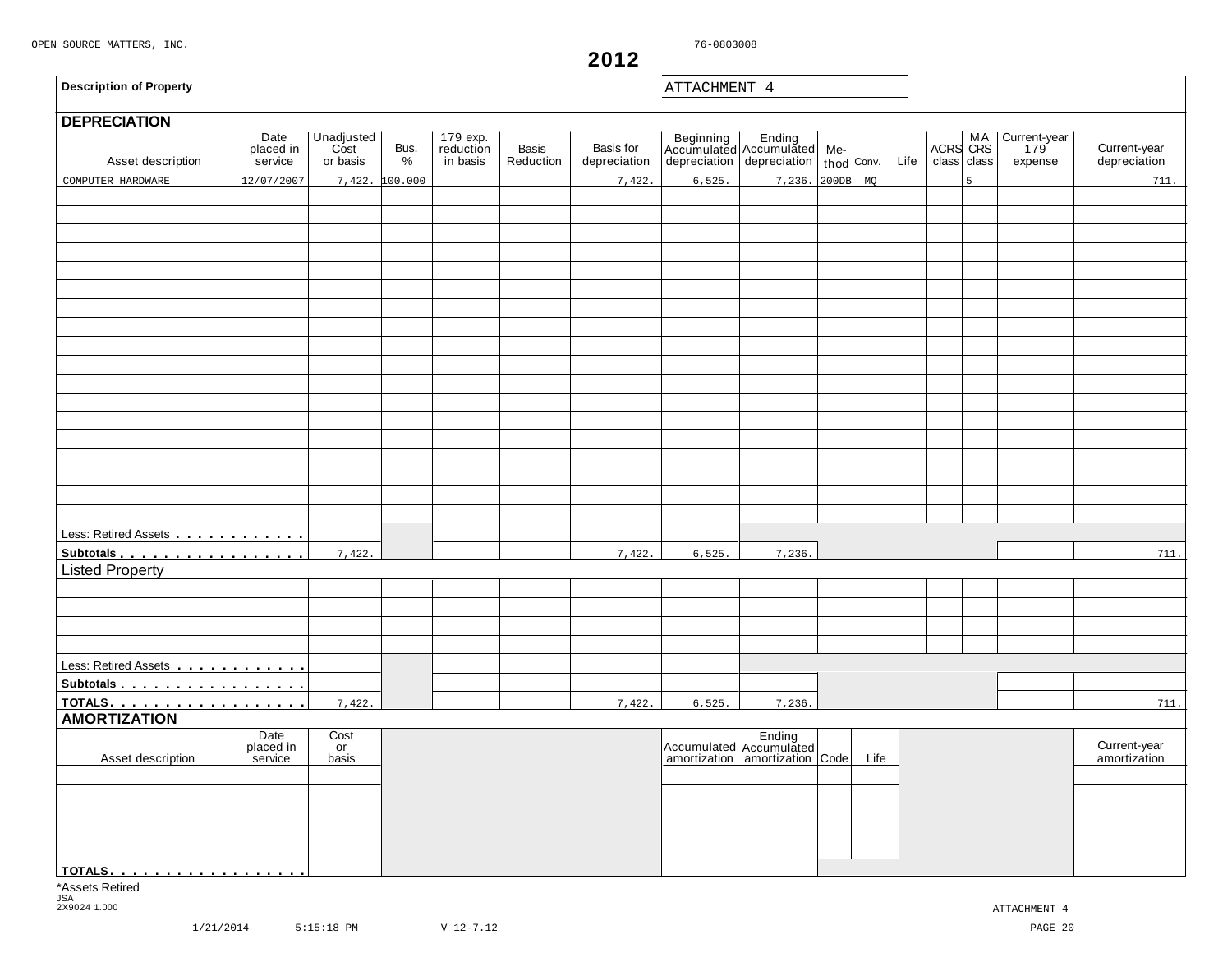# **DEPRECIATION** Asset description Date Unadjusted Bus. 179 exp. Basis Basis for Beginning Ending Me- MA Current-year placed in Cost Bus. reduction Basis Basis for Accumulated Accumulated Me- MA Current-year placed in Cost Bus. reduction B Less: Retired Assets **manual** m m m m m m m m m m **Subtotals material manufacturers**<br>Listed Property Less: Retired Assets m m m m m m m m m m m m **Subtotals** m m m m m m m m m m m m m m m m m **TOTALS** m m m m m m m m m m m m m m m m m m **AMORTIZATION** and Date Cost Date Cost Ending Ending<br>
Placed in or placed in the current-year late of Accumulated Accumulated Accumulated Life amortization amortization<br>
Asset description service basis amortization amortization amortizat **TOTALS** m m m m m m m m m m m m m m m m m m \*Assets Retired COMPUTER HARDWARE 12/07/2007 7,422. 100.000 7,422. 6,525. 7,236. 200DB MQ 5 711. 7,422. **1.1.** 7,422. **1.1.** 7,422. **1.1.** 7,422. **1.1.** 7,422. **1.1.** 7,422. **1.1.** 711. 7,422. **1.1.** 7,422. **1.1.** 7,422. **1.1.** 7,422. **1.1.** 7,236. **1.1.** 7,236. **1.1.** 711.

JSA 2X9024 1.000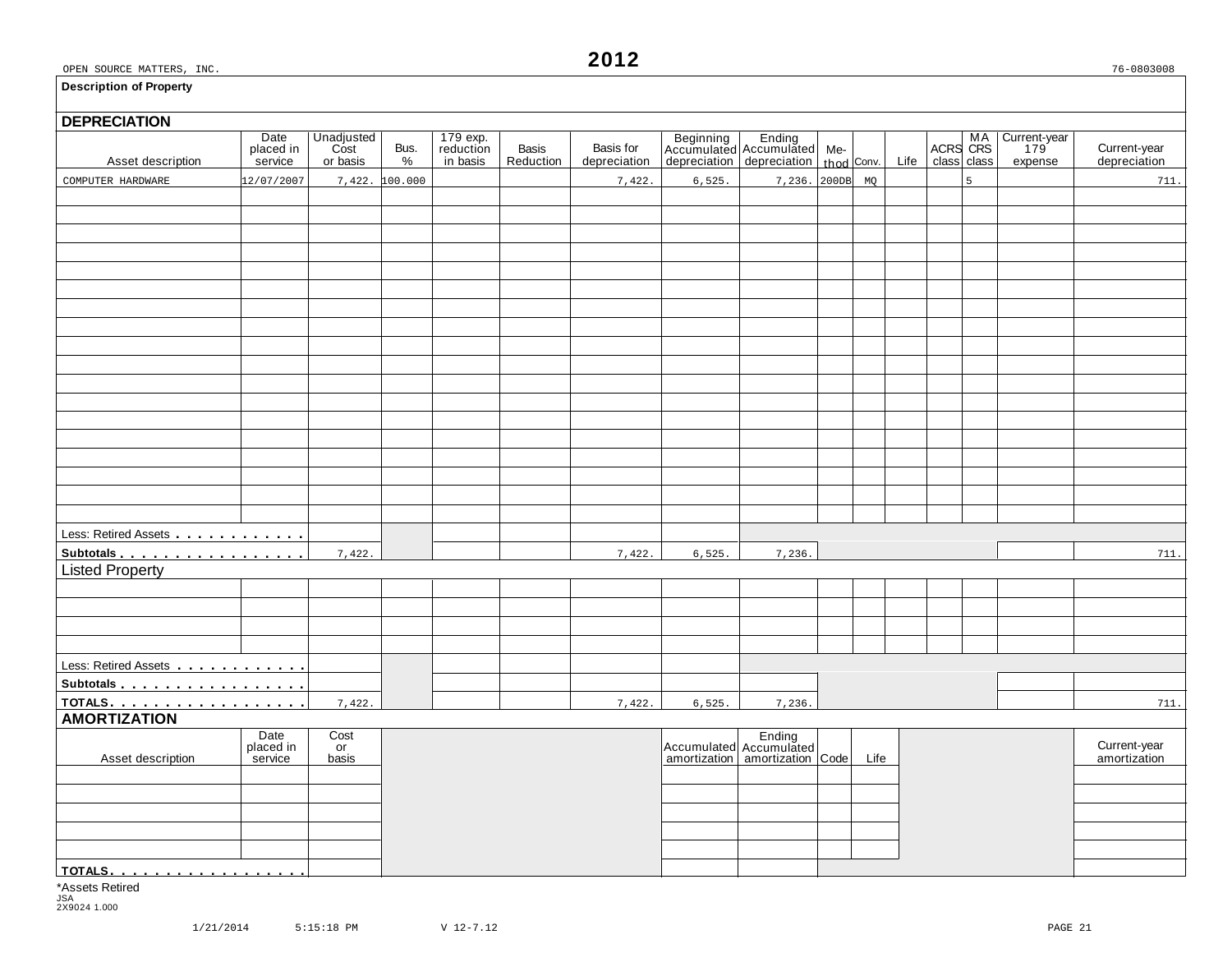| Form CHAR500                                                                                                   |                                                                                                                                                                                                                                                                                                                                                                                                                                                                                                                                                                                                                                                                                                                                                                                                                                                                                                                                                                                                                                                                                                                                                                 | <b>Annual Filing for Charitable Organizations</b><br>New York State Department of Law (Office of the Attorney General)<br>Charities Bureau - Registration Section |                                                                                               |  |  |
|----------------------------------------------------------------------------------------------------------------|-----------------------------------------------------------------------------------------------------------------------------------------------------------------------------------------------------------------------------------------------------------------------------------------------------------------------------------------------------------------------------------------------------------------------------------------------------------------------------------------------------------------------------------------------------------------------------------------------------------------------------------------------------------------------------------------------------------------------------------------------------------------------------------------------------------------------------------------------------------------------------------------------------------------------------------------------------------------------------------------------------------------------------------------------------------------------------------------------------------------------------------------------------------------|-------------------------------------------------------------------------------------------------------------------------------------------------------------------|-----------------------------------------------------------------------------------------------|--|--|
| This form used for<br>Article 7-A, EPTL and dual filers<br>(replaces forms CHAR 497,<br>CHAR 010 and CHAR 006) | 120 Broadway<br>New York, NY 10271<br>http://www.charitiesnys.com                                                                                                                                                                                                                                                                                                                                                                                                                                                                                                                                                                                                                                                                                                                                                                                                                                                                                                                                                                                                                                                                                               | <b>Open to Public</b><br><b>Inspection</b>                                                                                                                        |                                                                                               |  |  |
| 1. General Information                                                                                         |                                                                                                                                                                                                                                                                                                                                                                                                                                                                                                                                                                                                                                                                                                                                                                                                                                                                                                                                                                                                                                                                                                                                                                 |                                                                                                                                                                   |                                                                                               |  |  |
| a. For the fiscal year beginning (mm/dd/yyyy)_                                                                 | $/2012$ and ending (mm/dd/yyyy)                                                                                                                                                                                                                                                                                                                                                                                                                                                                                                                                                                                                                                                                                                                                                                                                                                                                                                                                                                                                                                                                                                                                 |                                                                                                                                                                   |                                                                                               |  |  |
| b. Check if applicable for NYS:                                                                                | c. Name of organization                                                                                                                                                                                                                                                                                                                                                                                                                                                                                                                                                                                                                                                                                                                                                                                                                                                                                                                                                                                                                                                                                                                                         |                                                                                                                                                                   | d. Fed. employer ID no. (EIN) (##-#######)                                                    |  |  |
| Address change                                                                                                 | OPEN SOURCE MATTERS, INC.                                                                                                                                                                                                                                                                                                                                                                                                                                                                                                                                                                                                                                                                                                                                                                                                                                                                                                                                                                                                                                                                                                                                       |                                                                                                                                                                   | 76-0803008                                                                                    |  |  |
| Name change                                                                                                    |                                                                                                                                                                                                                                                                                                                                                                                                                                                                                                                                                                                                                                                                                                                                                                                                                                                                                                                                                                                                                                                                                                                                                                 |                                                                                                                                                                   | e. NY State registration no. (##-##-##)                                                       |  |  |
| Initial filing                                                                                                 | Number and street (or P.O. box if mail not delivered to street address)                                                                                                                                                                                                                                                                                                                                                                                                                                                                                                                                                                                                                                                                                                                                                                                                                                                                                                                                                                                                                                                                                         | Room/suite                                                                                                                                                        |                                                                                               |  |  |
| Final filing                                                                                                   |                                                                                                                                                                                                                                                                                                                                                                                                                                                                                                                                                                                                                                                                                                                                                                                                                                                                                                                                                                                                                                                                                                                                                                 |                                                                                                                                                                   | f. Telephone number                                                                           |  |  |
| Amended filing                                                                                                 | PO BOX 4668 # 88354<br>City or town, state or country and $zip + 4$                                                                                                                                                                                                                                                                                                                                                                                                                                                                                                                                                                                                                                                                                                                                                                                                                                                                                                                                                                                                                                                                                             | g. Email                                                                                                                                                          |                                                                                               |  |  |
| NY registration pending                                                                                        | NEW YORK, NY, 10163-4668                                                                                                                                                                                                                                                                                                                                                                                                                                                                                                                                                                                                                                                                                                                                                                                                                                                                                                                                                                                                                                                                                                                                        |                                                                                                                                                                   |                                                                                               |  |  |
|                                                                                                                |                                                                                                                                                                                                                                                                                                                                                                                                                                                                                                                                                                                                                                                                                                                                                                                                                                                                                                                                                                                                                                                                                                                                                                 |                                                                                                                                                                   |                                                                                               |  |  |
| 2. Certification - Two Signatures Required                                                                     |                                                                                                                                                                                                                                                                                                                                                                                                                                                                                                                                                                                                                                                                                                                                                                                                                                                                                                                                                                                                                                                                                                                                                                 |                                                                                                                                                                   |                                                                                               |  |  |
| a. President or Authorized Officer                                                                             | We certify under penalties of perjury that we reviewed this report, including all attachments, and to the best of our knowledge and belief, they are true,<br>correct and complete in accordance with the laws of the State of New York applicable to this report.<br>Signature<br><b>Printed Name</b>                                                                                                                                                                                                                                                                                                                                                                                                                                                                                                                                                                                                                                                                                                                                                                                                                                                          | Title                                                                                                                                                             | Date                                                                                          |  |  |
| b. Chief Financial Officer or Treas.                                                                           |                                                                                                                                                                                                                                                                                                                                                                                                                                                                                                                                                                                                                                                                                                                                                                                                                                                                                                                                                                                                                                                                                                                                                                 |                                                                                                                                                                   |                                                                                               |  |  |
|                                                                                                                | Signature<br><b>Printed Name</b>                                                                                                                                                                                                                                                                                                                                                                                                                                                                                                                                                                                                                                                                                                                                                                                                                                                                                                                                                                                                                                                                                                                                | Title                                                                                                                                                             | Date                                                                                          |  |  |
|                                                                                                                |                                                                                                                                                                                                                                                                                                                                                                                                                                                                                                                                                                                                                                                                                                                                                                                                                                                                                                                                                                                                                                                                                                                                                                 |                                                                                                                                                                   |                                                                                               |  |  |
| Check $\blacktriangleright$ $\lfloor$ X $\rfloor$                                                              | a. Article 7-A annual report exemption (Article 7-A registrants and dual registrants)<br>if total contributions from NY State (including residents, foundations, corporations, government agencies, etc.) did not exceed<br>\$25,000 and the organization did not engage a professional fund raiser (PFR) or fund raising counsel (FRC) to solicit                                                                                                                                                                                                                                                                                                                                                                                                                                                                                                                                                                                                                                                                                                                                                                                                              |                                                                                                                                                                   |                                                                                               |  |  |
| Check $\blacktriangleright$                                                                                    | contributions during this fiscal year.<br>NOTE: An organization may claim this exemption if no PFR or FRC was used and either: 1) it received an allocation from a federated fund,<br>United Way or incorporated community appeal and contributions from other sources did not exceed \$25,000 or 2) it received all or<br>substantially all of its contributions from one government agency to which it submitted an annual report similar to that required by Article 7-A.<br>b. <b>EPTL</b> annual report exemption (EPTL registrants and dual registrants)<br>if gross receipts did not exceed \$25,000 and assets (market value) did not exceed \$25,000 at any time during this fiscal year.<br>For EPTL or Article-7A registrants claiming the annual report exemption under the one law under which they are registered and for dual registrants claiming the annual report<br>exemptions under both laws, simply complete part 1 (General Information), part 2 (Certification) and part 3 (Annual Report Exemption Information) above.<br>Do not submit a fee, do not complete the following schedules and do not submit any attachments to this form. |                                                                                                                                                                   |                                                                                               |  |  |
|                                                                                                                |                                                                                                                                                                                                                                                                                                                                                                                                                                                                                                                                                                                                                                                                                                                                                                                                                                                                                                                                                                                                                                                                                                                                                                 |                                                                                                                                                                   |                                                                                               |  |  |
|                                                                                                                |                                                                                                                                                                                                                                                                                                                                                                                                                                                                                                                                                                                                                                                                                                                                                                                                                                                                                                                                                                                                                                                                                                                                                                 |                                                                                                                                                                   |                                                                                               |  |  |
| * If "Yes", complete Schedule 4a.<br>* If "Yes", complete Schedule 4b.                                         | If you did not check the Article 7-A annual report exemption above, complete the following for this fiscal year:<br>a. Did the organization use a professional fund raiser, fund raising counsel or commercial co-venturer for fund raising activity in NY State?                                                                                                                                                                                                                                                                                                                                                                                                                                                                                                                                                                                                                                                                                                                                                                                                                                                                                               |                                                                                                                                                                   | Yes*<br>No<br>Yes*<br><b>No</b>                                                               |  |  |
| 4. Article 7-A Schedules                                                                                       | 5. Fee Submitted: See last page for summary of fee requirements.                                                                                                                                                                                                                                                                                                                                                                                                                                                                                                                                                                                                                                                                                                                                                                                                                                                                                                                                                                                                                                                                                                |                                                                                                                                                                   |                                                                                               |  |  |
|                                                                                                                |                                                                                                                                                                                                                                                                                                                                                                                                                                                                                                                                                                                                                                                                                                                                                                                                                                                                                                                                                                                                                                                                                                                                                                 |                                                                                                                                                                   |                                                                                               |  |  |
| a. Article 7-A filing fee                                                                                      | Indicate the filing fee(s) you are submitting along with this form:<br>100.                                                                                                                                                                                                                                                                                                                                                                                                                                                                                                                                                                                                                                                                                                                                                                                                                                                                                                                                                                                                                                                                                     |                                                                                                                                                                   | Submit only one check or money order for the<br>total fee, payable to "NYS Department of Law" |  |  |
| c. Total fee                                                                                                   | 100.                                                                                                                                                                                                                                                                                                                                                                                                                                                                                                                                                                                                                                                                                                                                                                                                                                                                                                                                                                                                                                                                                                                                                            |                                                                                                                                                                   |                                                                                               |  |  |

2J3542 3.000